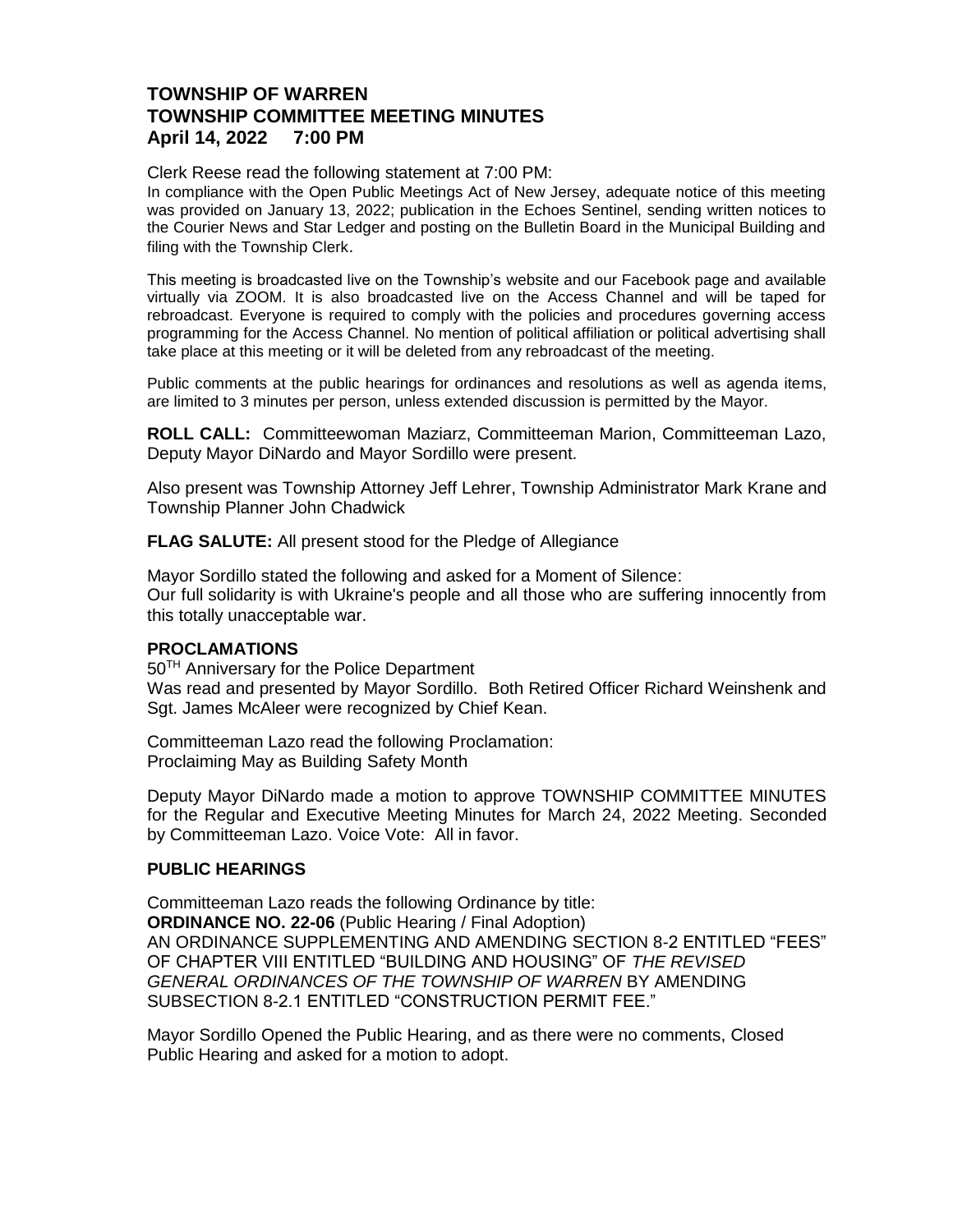Committeeman Lazo made a Motion to approve, seconded by Deputy Mayor DiNardo. Roll call: Committeewoman Maziarz, Yes; Committeeman Marion, Yes; Committeeman Lazo, Yes; Deputy Mayor DiNardo, Yes; and Mayor Sordillo, Yes.

Committeeman Marion read the following Ordinance by title:

**ORDINANCE NO. 22-07** (Public Hearing / Final Adoption)

AN ORDINANCE ADOPTING A REDEVELOPMENT PLAN FOR AN "AREA IN NEED OF REDEVELOPMENT" KNOWN AS THE "MOUNTAINVIEW REDEVELOPMENT PLAN" CONSISTING OF BLOCK 8, LOTS 2 & 3 AS SHOWN ON THE TAX MAP OF THE TOWNSHIP OF WARREN IN ACCORDANCE WITH N.J.S.A. 40A:12A-7, AND SUPPLEMENTING AND AMENDING CHAPTER XVI OF THE REVISED GENERAL ORDINANCES OF THE TOWNSHIP OF WARREN ENTITLED "ZONING" BY THE AMENDMENT OF SECTION 16-3 ENTITLED "OFFICIAL ZONING MAP AND INTERPRETATIONS", AND BY THE AMENDMENT OF SUBSECTION 16—2.1 ENTITLED "DISTRICTS" BY OFFICIALLY ADDING THE MOUNTAINVIEW REDEVELOPMENT DISTRICT AND BY ADDING NEW SUBSECTION 16-19.6 ENTITLED "MOUNTAINVIEW REDEVELOPMENT DISTRICT."

Mayor Sordillo opened the Public Hearing by saying that the Committee was going to carry the vote to the next meeting but would allow the public to speak about the project for 3 minutes per person, since there were so many residents present. Mr. & Mrs. Kennedy of 14 Downingtown Court, Mr. Clemente of 15 William Penn Road, Mr. Kregor, 7 Manor Drive, Mr. Dante, 6 Stoningham Drive, Mr. Tracer, 2 Woods Road, Dan Acaro, 24 Mountain View Road, Beverly Bell, 20 Stoningham Court, Mr. & Mrs. Cohen, 12 Chesterfield Drive, Ms. Crespo, 6 Stoningham Drive, Mr. Molner, 3 Stoningham Drive, Mr. Kotis, 20 Downingtown Court, Ms. Gokhale, 8 Orchard Way, Mr. Bhatnager, 17 Downingtown Court, Mr. Hoffman, 4 Darkwood Court, Ms. Sackett, 7 Trinity Place all spoke against the Ordinance's adoption. There were concerns raised

about traffic, light pollution, environmental pollution, noise pollution, hours of operations, crime, fire dept. capacity, school bus routes, property depreciation, road dilapidation from large trucks, to name just a few.

A discussion then ensued by and between members of the Township Committee. Committeewoman Maziarz and Committeeman Marion were against the warehouse project as it was proposed and the manner in which the ordinance was presented to the public. Deputy Mayor DiNardo suggested we look for an alternate use for the property. Mayor Sordillo thanked all the residents for coming to the meeting to help guide the Committee's decision. He suggested that the project be "killed".

Attorney Lehrer noted that the property fit the criteria to be designated as an "Area in Need of Redevelopment", since the property had been vacant for 6 years. Attorney Lehrer gave the Committee choices to move forward by carrying the motion to an undesignated date or a motion to defeat the Ordinance.

Mayor Sordillo then closed the Public hearing and called for a motion. Committeeman Marion made a motion to defeat Ordinance 22-07, seconded by Committeewoman Maziarz. Roll Call: Committeewoman Maziarz, Yes; Committeeman Marion, Yes; Committeeman Lazo, Yes; Deputy Mayor DiNardo, Yes and Mayor Sordillo, Yes.

**REPORTS OF TOWNSHIP OFFICERS OR OFFICIALS -** There were none at this time.

**REPORTS OF STANDING COMMITTEES-**Committeewoman Maziarz noted that the Recreation Dept. is in need of counselors for summer camp, and the Dealaman Trails cleanup scheduled from 10 AM to 1 PM Saturday, April 23. Committeewoman Maziarz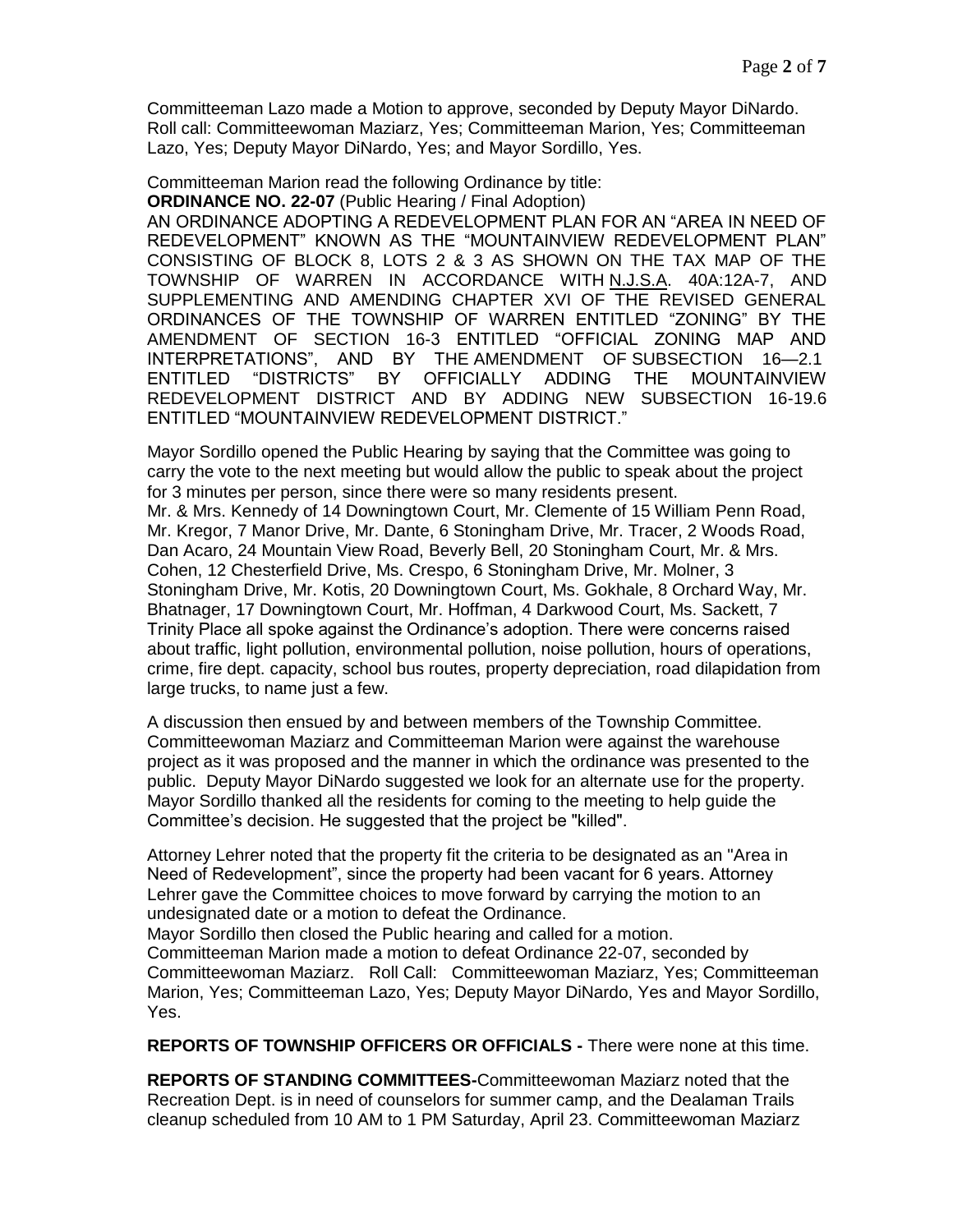had attended a virtual meeting for possible grants for stormwater management. Some of the funds from the American Relief Fund will be used for enhancing the town's stormwater management system. She and Committeeman Marion will be meeting with the Township Engineer to discuss a plan to start the process. Committeewoman Maziarz is also reaching out to other towns to see how they are handling their stormwater management plans.

Committeeman Lazo invited Chief Kean to explain the state accreditation process for the police department which happens once every 3 years.

**COMMENTS ON AGENDA ITEMS –** There were none at this time

### **PAYMENT OF BILLS**

Committeewoman Maziarz read the following Resolutions in full: **RESOLUTION NO. 2022-098 BILL LIST A**

Committeewoman Maziarz made a Motion to adopt, seconded by Committeeman Marion Roll call: Committeewoman Maziarz, Yes; Committeeman Marion, Yes; Committeeman Lazo, Yes; Deputy Mayor DiNardo, Yes and Mayor Sordillo, Yes.

### **RESOLUTION NO. 2022-099 BILL LIST B**

Committeewoman Maziarz made a Motion to adopt, seconded by Committeeman Marion Roll call: Committeewoman Maziarz, Yes; Committeeman Marion, Yes; Committeeman Lazo, Yes; Deputy Mayor DiNardo, Yes and Mayor Sordillo, abstain.

**COMMUNICATIONS AND PETITIONS** – There were none at this time.

**OLD BUSINESS:** There was none at this time.

#### **NEW BUSINESS:**

Deputy Mayor DiNardo read the following Ordinance by title for First Reading: **ORDINANCE NO. 22-08** (Introduction / First Reading)

AN ORDINANCE AUTHORIZING THE AMOUNT OF \$45,000 AS AN APPROPRIATION FROM THE CAPITAL IMPROVEMENT FUND TO PROVIDE FUNDING FOR THE PURCHASE OF EQUIPMENT AND SOFTWARE TO UPGRADE THE EXISTING 911 **SYSTEM** 

Deputy Mayor DiNardo made a Motion to approve, seconded by Committeewoman Maziarz. Roll call: Committeewoman Maziarz made a Motion to adopt, seconded by Committeeman Marion Roll call: Committeewoman Maziarz, Yes; Committeeman Marion, Yes; Committeeman Lazo, Yes; Deputy Mayor DiNardo, Yes and Mayor Sordillo, Yes. Public hearing is scheduled for May 12, 2022 at 7:00 PM

Committeeman Lazo read the following Ordinance by title for First Reading:

**ORDINANCE NO. 22-09** (Introduction / First Reading)

AN ORDINANCE AUTHORIZING THE AMOUNT OF \$40,000 AS AN APPROPRIATION FROM THE CAPITAL IMPROVEMENT FUND TO PROVIDE FUNDING FOR THE PURCHASE OF A 5 TO 7 CY STAINLESS STEEL TRUCK BODY FOR INSTALLATION ON AN EXISTING CHASSIS

Committeeman Lazo made a Motion to approve, seconded by Committeeman Marion. Roll call: Committeewoman Maziarz, Yes; Committeeman Marion, Yes; Committeeman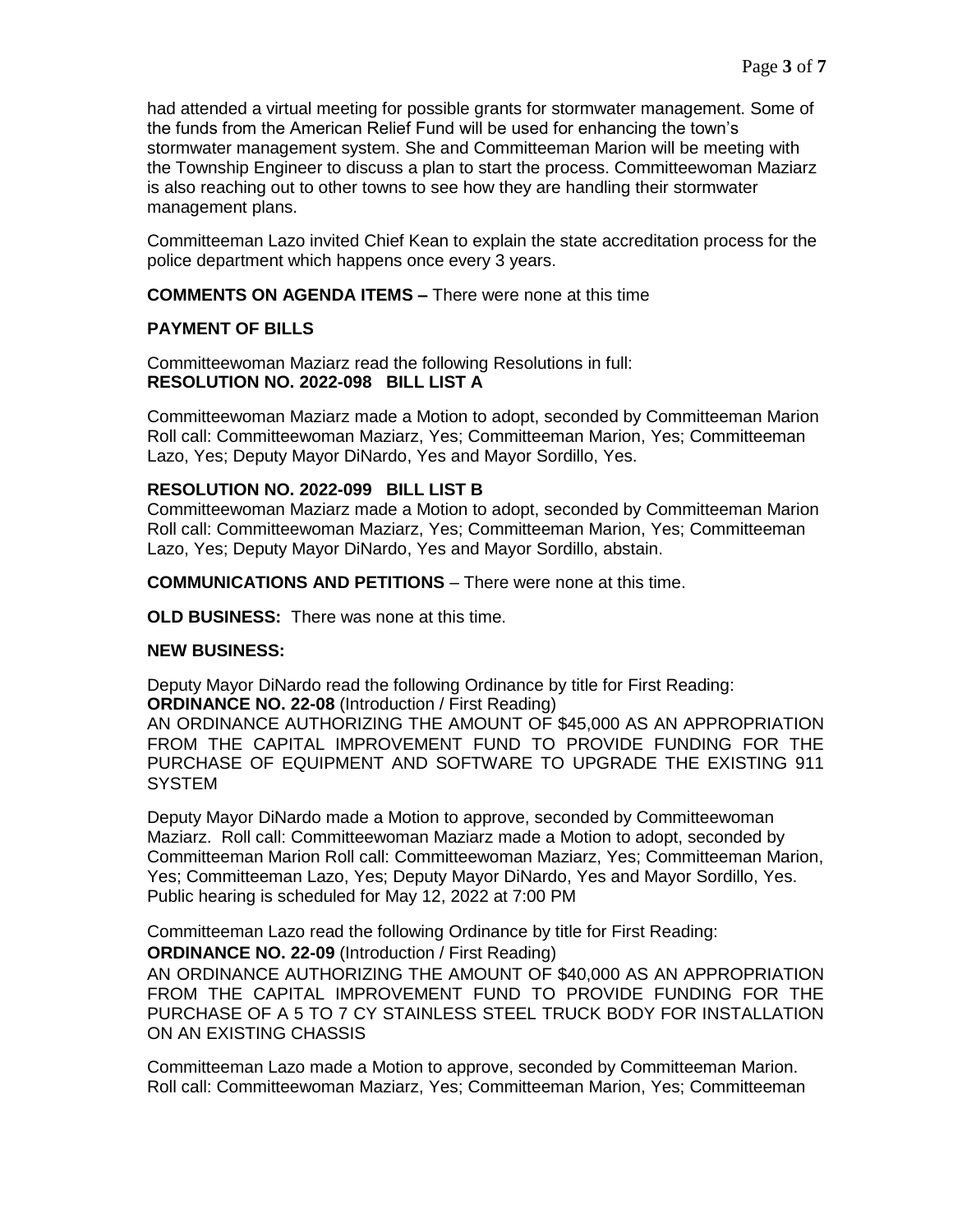Lazo, Yes; Deputy Mayor DiNardo, Yes and Mayor Sordillo, Yes. Public hearing is scheduled for May 12, 2022 at 7:00 PM

Committeeman Marion read the following Ordinance by title for First Reading: **ORDINANCE NO. 22-10** (Introduction / First Reading)

AN ORDINANCE AUTHORIZING THE AMOUNT OF \$32,000 AS AN APPROPRIATION FROM THE CAPITAL IMPROVEMENT FUND TO PROVIDE FUNDING FOR RENOVATION OF THE MEN'S RESTROOM AT THE ROBERT LAMAIRE LIBRARY BUILDING

Committeeman Marion made a Motion to approve, seconded by Committeewoman Maziarz. Roll call: Roll call: Committeewoman Maziarz, Yes; Committeeman Marion, Yes; Committeeman Lazo, Yes; Deputy Mayor DiNardo, Yes and Mayor Sordillo, Yes. Public hearing is scheduled for May 12, 2022 at 7:00 PM

Committeewoman Maziarz read the following Ordinance by title for First Reading: **ORDINANCE NO. 22-11** (Introduction / First Reading)

AN ORDINANCE AUTHORIZING THE AMOUNT OF \$42,000 AS AN APPROPRIATION FROM THE CAPITAL IMPROVEMENT FUND TO PROVIDE FUNDING FOR THE PURCHASE OF A PLANER ATTACHMENT TO THE EXISTING SKID STEER

Committeewoman Maziarz made a Motion to approve, seconded by Committeeman Marion. Roll call: Committeewoman Maziarz, Yes; Committeeman Marion, Yes; Committeeman Lazo, Yes; Deputy Mayor DiNardo, Yes and Mayor Sordillo, Yes. Public hearing is scheduled for May 12, 2022 at 7:00 PM

Deputy Mayor DiNardo read the following Ordinance by title for First Reading: **ORDINANCE NO. 22-12** (Introduction / First Reading) ACCEPTING DONATION OF BLOCK 188, LOT 5 AND BLOCK 124, LOT 2

Deputy Mayor DiNardo Motion to approve, seconded by Committeewoman Maziarz. Roll call: Committeewoman Maziarz, Yes; Committeeman Marion, Yes; Committeeman Lazo, Yes; Deputy Mayor DiNardo, Yes and Mayor Sordillo, Yes. Public hearing is scheduled for May 12, 2022 at 7:00 PM

Committeeman Lazo read the following Ordinance by title for First Reading: **ORDINANCE NO. 22-13** (Introduction /First Reading) ACCEPTING DONATION FROM MT BETHEL BAPTIST CHURCH CEMETERY FOR BLOCK 37, LOT 10.03

Committeeman Lazo made a Motion to approve, seconded by Committeeman Marion. Roll call: Committeewoman Maziarz, Yes; Committeeman Marion, Yes; Committeeman Lazo, Yes; Deputy Mayor DiNardo, Yes and Mayor Sordillo, Yes. Public hearing is scheduled for May 12, 2022 at 7:00 PM

Committeeman Marion read the following Ordinance by title for First Reading: **ORDINANCE NO. 22-14** (Introduction / First Reading) BOND ORDINANCE AMENDING BOND ORDINANCE NUMBER 21-21 FINALLY ADOPTED BY THE TOWNSHIP COMMITTEE OF THE TOWNSHIP OF WARREN, NEW JERSEY ON SEPTEMBER 23, 2021

Committeeman Marion made a Motion to approve, seconded by Committeewoman Maziarz. Roll call: Committeewoman Maziarz, Yes; Committeeman Marion, Yes; Committeeman Lazo, Yes; Deputy Mayor DiNardo, Yes and Mayor Sordillo, Yes. Public hearing is scheduled for May 12, 2022 at 7:00 PM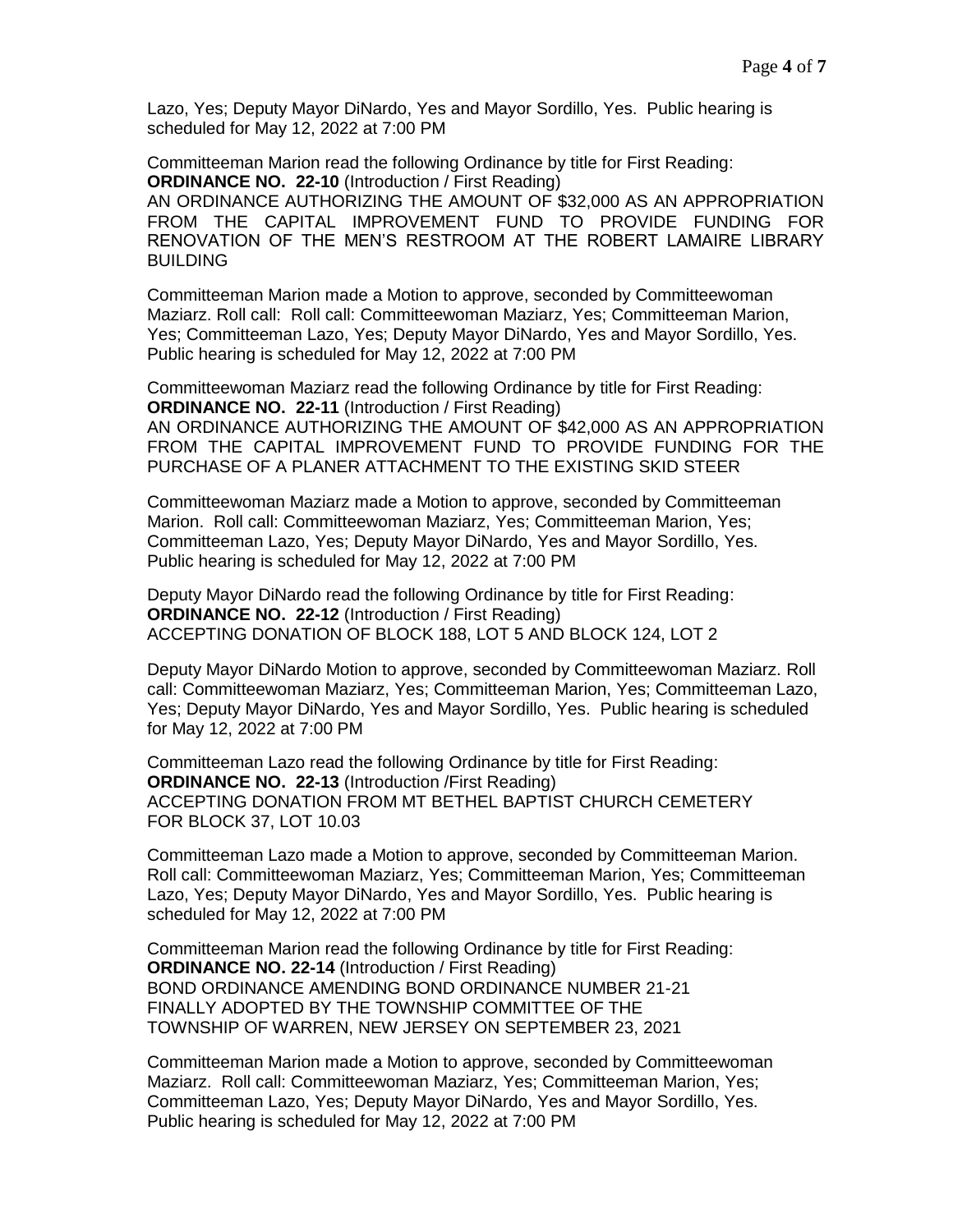Committeewoman Maziarz read the following Ordinance by title for First Reading: **ORDINANCE NO. 22-15** (Introduction / First Reading)

ORDINANCE TO ESTABLISH A CAP BANK

CALENDAR YEAR 2022 (N.J.S.A. 40A:4-45.14)

Committeewoman Maziarz made a Motion to approve, seconded by Deputy Mayor DiNardo. Roll call: Committeewoman Maziarz, Yes; Committeeman Marion, Yes; Committeeman Lazo, Yes; Deputy Mayor DiNardo, Yes and Mayor Sordillo, Yes. Public hearing is scheduled for May 12, 2022 at 7:00 PM

Deputy Mayor DiNardo read the following Ordinance by title for First Reading: **ORDINANCE NO. 22-16** (Introduction / First Reading) AUTHORIZING A TAX EXEMPTION AND FINANCIAL AGREEMENT FOR 40 MOUNTAIN BLVD. URBAN RENEWAL LL

Deputy Mayor DiNardo made a Motion to approve, seconded by Committeeman Marion. Roll call: Committeewoman Maziarz, Yes; Committeeman Marion, Yes; Committeeman Lazo, Yes; Deputy Mayor DiNardo, No and Mayor Sordillo, Yes. Public hearing is scheduled for May 12, 2022 at 7:00 PM

### **2022 BUDGET INTRODUCTION RESOLUTION NO. 2022-100**

Committeeman Marion made a Motion to approve the Budget for 2022, Resolution 2022- 100. Seconded by Committeewoman Maziarz. Roll call: Committeewoman Maziarz, Yes; Committeeman Marion, Yes; Committeeman Lazo, Yes; Deputy Mayor DiNardo, Yes and Mayor Sordillo, Yes. Public Hearing is scheduled for May12, 2022 at 7:00 PM.

### **CONSENT AGENDA RESOLUTIONS:**

Resolutions No. 2022-103 through No. 2022-111 were submitted to the Township Committee for review and may be adopted by one motion. These resolutions are listed on the agenda for review and a complete copy made available in the Township Clerk's office.

| 2022-103 | AWARD OF CONTRACT TO CAMPBELL SUPPLY COMPANY<br>INC. MAINTENANCE OF FIRE APPARATUS                      |
|----------|---------------------------------------------------------------------------------------------------------|
| 2022-104 | AUTHORIZING ISSUANCE OF FIREWORKS PERMIT TO<br><b>FOREST LODGE</b>                                      |
| 2022-105 | AWARD OF CONTRACT TO RICH TREE SERVICE INC.FOR<br>TREE TRIMMING, PRUNING AND REMOVAL SERVICES           |
| 2022-106 | AWARD OF CONTRACT, BASEBALL FIELD IMPROVEMENTS<br>TO ROBERT W. WOGISCH LANDSCAPE CONTRACTOR, INC.       |
| 2022-107 | AUTHORIZING SIGNING OF MUNICIPAL GROUNDS PERMIT<br>AND SIGN PERMIT - LIONS CLUB EXPO                    |
| 2022-108 | AUTHORIZING INSTALLATION OF EIGHT (8) FIRE HYDRANTS<br>HILLCREST CROSSING / HILLCREST ROAD AND ROUTE 78 |
| 2022-109 | AWARD OF CONTRACT - STILO EXCAVATION FOR 30 CUBIC<br>YARD DUMPSTER SERVICE                              |
| 2022-110 | APPOINTMENT OF MEMBER TO THE WARREN TOWNSHIP<br><b>VOLUNTEER FIRE DEPARTMENT</b>                        |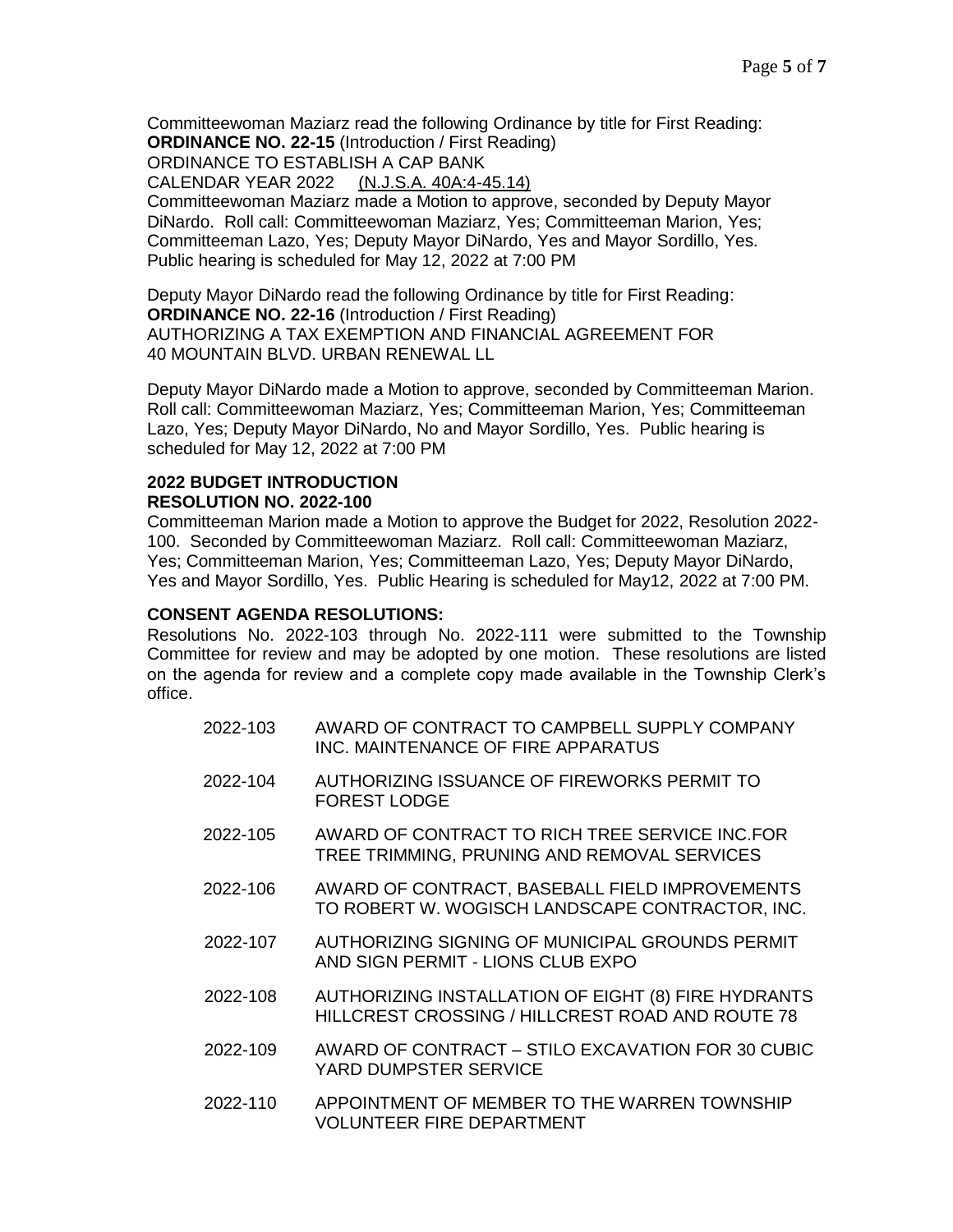#### 2022-111 APPOINTING KARL W. McALEER - FIRE SUBCODE OFFICIAL FOR A FOUR-YEAR TERM

Committeeman Lazo made a Motion to adopt Consent Agenda Resolutions No. 2022-103 through 2022-111, seconded by Deputy Mayor DiNardo. Roll call: Committeewoman Maziarz, Yes; Committeeman Marion, Yes; Committeeman Lazo, Yes; Deputy Mayor DiNardo, Yes and Mayor Sordillo, Yes.

#### **RESOLUTION NO. 2022-101**

DECISION ON GRIEVANCE FILED MARCH 14, 2022

Committeeman Marion made a Motion to approve, seconded by Deputy Mayor DiNardo, Roll call: Committeewoman Maziarz, No; Committeeman Mario, Abstain. Committeeman Lazo asked if this resolution could be carried to the May meeting to give him more time to review the information. Attorney Lehrer explained that if this is to carried, the motion to adopt needed to be amended. Committeeman Marion amended the motion to adopt, to carry this resolution to the May meeting. Seconded by Committeeman Lazo. Roll call: Committeewoman Maziarz, yes; Committeeman Marion, yes; Committeeman Lazo, yes; Deputy Mayor DiNardo, yes; and Mayor Sordillo, yes.

### **RESOLUTION NO. 2022-102**

AWARD OF CONTRACT – MARMIC ASSOCIATES

Committeewoman Maziarz made a Motion to approve, seconded by Deputy Mayor DiNardo. Roll call: Committeewoman Maziarz, Yes; Committeeman Marion, Abstain; Committeeman Lazo, Yes; Deputy Mayor DiNardo, Yes and Mayor Sordillo, Yes.

**DEFERRED BUSINESS** – There was none at this time.

#### **DISCUSSION**

a) Naming 184 King George Road – Alan Siegal from the Historic Sites Committee researched the history of this property and prepared a memo for the Township Committee's review. After a brief discussion, all agreed to the name change as suggested by Mr. Siegal and Attorney Lehrer will prepare a resolution for the next meeting.

#### **PRIVILEGE OF THE FLOOR**

Members of the public, wishing to address the governing body on any matter, are limited to three (3) minutes, unless there are unusual circumstances.

Jeff Hurwitz, 4 Devon Lane was concerned about climate change and if the Township Committee is planning to make changes. A discussion ensued and it was decided he would meet with Administrator Krane to discuss his ideas.

Joe Farro, 3 Sage Drive, concerned about the budget for roads. A discussion ensued with the Committee members. Deputy Mayor DiNardo explained that \$975,000.00 is budgeted for overlay. However the cost of blacktop is now 35% more than last year which will impact how many roads will get done this year.

Scott Traister, 2 Woods Road has complained about the storm drain in front of his house, which was damaged after a water main break 1 and a half years ago that needs to be cleaned, unclogged and repaired. Administrator Krane will have Superintendent of Public Works, Doug Buro visit the site and make the necessary repairs.

Rick de Pinho, 11 Willshire Road asked about the plans for the old municipal building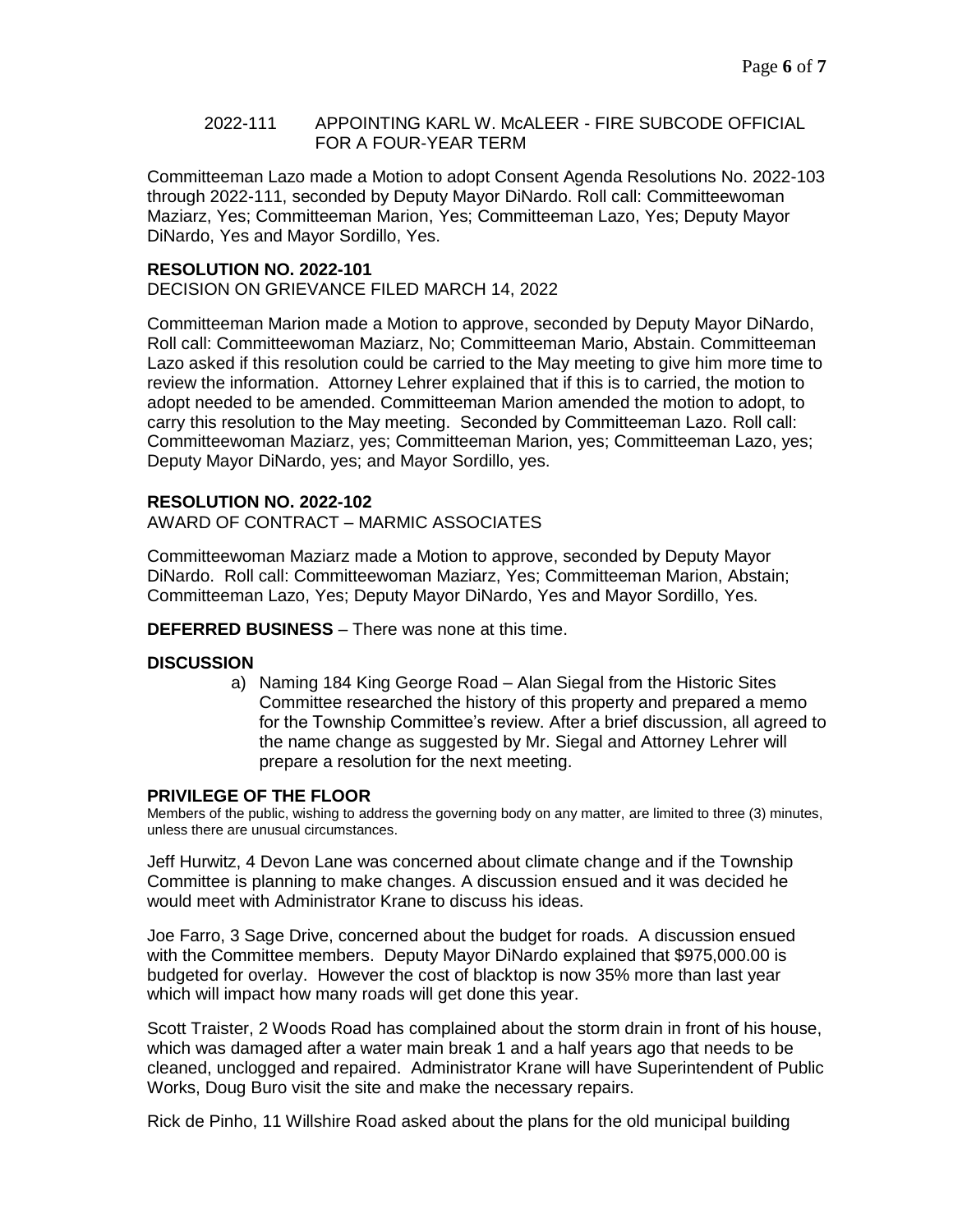A discussion ensued and Committeeman Marion commented that the Historic Sites Committee was looking for a grant to help retain the old building. Committeeman Lazo commented that that was in 2020 and that the Committee need to make a decision. He ensured Mr. de Pinho that the Committee would come up with a plan this year. As there was no further business to discuss, Mayor Sordillo asked for a MOTION TO ADJOURN. Committeewoman Maziarz made that motion, seconded by Deputy Mayor DiNardo. Voice Vote: All in favor. The meeting adjourned at 9:06 PM.

Respectfully submitted,

Township Clerk

Cathy Reese, RMC **Cathy Reese, RMC** APPROVED: May 12, 2022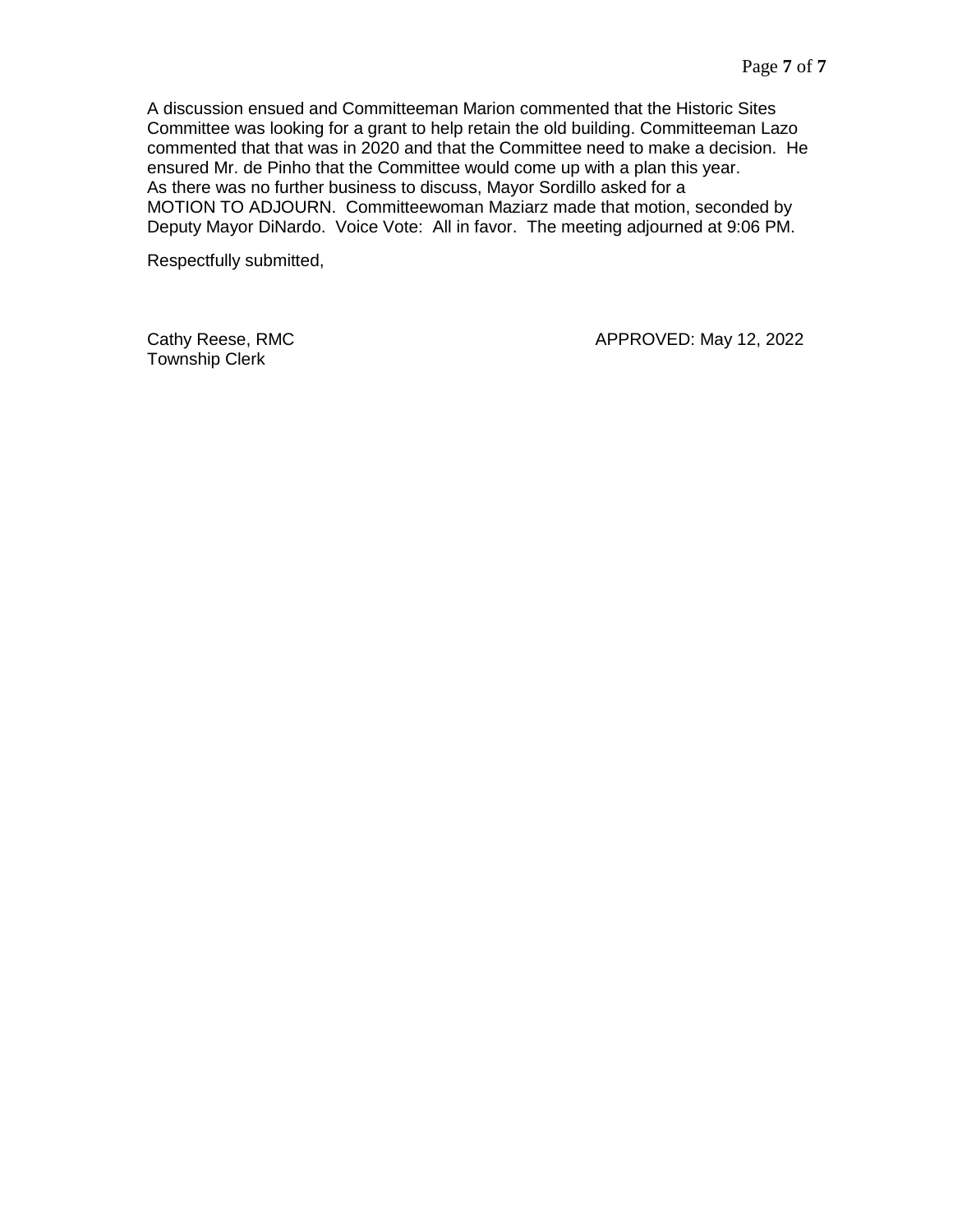### **EXECUTIVE SESSION**

**WHEREAS,** the Open Public Meetings Act, P.L.1975 Chapter 231 permits the exclusion of the public from meeting in certain circumstances; and

**WHEREAS,** this public body is of the opinion that such circumstances presently exist; and

**WHEREAS,** the Governing Body wishes to discuss the following;

### **PERSONNEL**

Extended Medical Leave - Price

### **POTENTIAL LAND ACQUISITION**

Block 82 Lot 12.02

**WHEREAS,** when and if the matters discussed become public record, this will be made known to the public at that time.

**NOW, THEREFORE, BE IT RESOLVED** by the Township Committee of the Township of Warren, that the public be excluded from this meeting.

| INTRODUCED   SECONDED   COMMITTEE   AYE |                 | <b>NAY</b> | ABSTAIN | ABSENT |
|-----------------------------------------|-----------------|------------|---------|--------|
|                                         | MAZIARZ         |            |         |        |
|                                         | <b>MARION</b>   |            |         |        |
|                                         | <b>LAZO</b>     |            |         |        |
|                                         | <b>DINARDO</b>  |            |         |        |
|                                         | <b>SORDILLO</b> |            |         |        |

### **CERTIFICATION**

I, Cathy Reese, Township Clerk of the Township of Warren, in the County of Somerset, New Jersey, do hereby certify the foregoing to be a true and correct copy of a resolution adopted at a meeting of the Township Committee held on April 14, 2022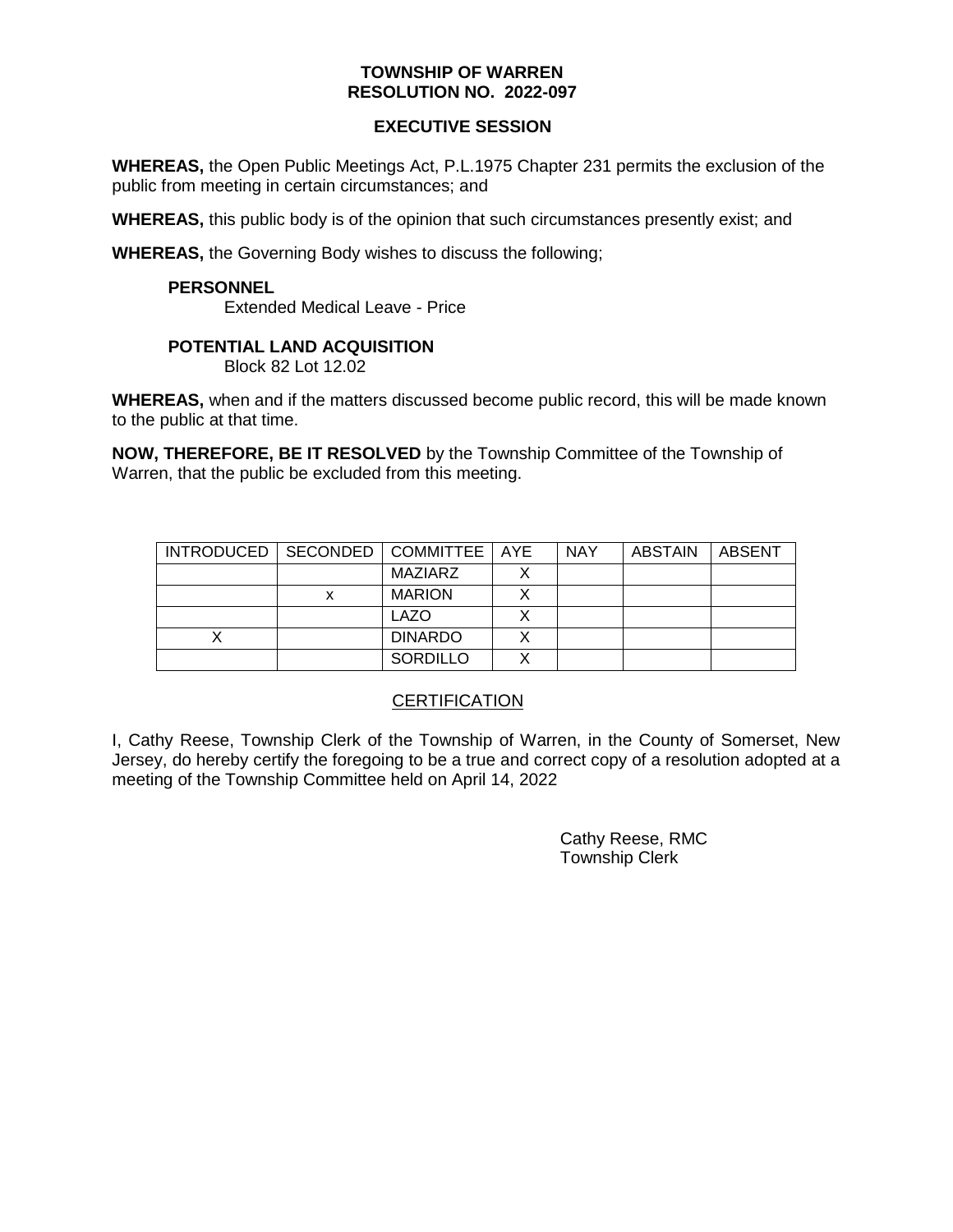### **PAYMENT OF BILLS**

**BE IT RESOLVED** by the Township Committee of the Township of Warren, County of Somerset, New Jersey, that the Chief Financial Officer be and hereby is authorized to pay current bills in the amount of **\$5,750,597.32** and made a part hereof, consisting of payments as follows:

| Warren Township Board of Education     | \$3,460,286.00 |
|----------------------------------------|----------------|
| <b>WHRHS</b>                           | \$1,581,773.00 |
| <b>Warren Township Sewer Authority</b> | 13,406.62      |
| <b>Township Expenses</b>               | 695,131.70     |

| INTRODUCED   SECONDED   COMMITTEE   AYE |                | <b>NAY</b> | <b>ABSTAIN   ABSENT</b> |  |
|-----------------------------------------|----------------|------------|-------------------------|--|
|                                         | <b>MAZIARZ</b> |            |                         |  |
|                                         | <b>MARION</b>  |            |                         |  |
|                                         | LAZO           |            |                         |  |
|                                         | <b>DINARDO</b> |            |                         |  |
|                                         | SORDILLO       |            |                         |  |

# **CERTIFICATION**

I, Cathy Reese, Township Clerk of the Township of Warren, in the County of Somerset, New Jersey, do hereby certify the foregoing to be a true and correct copy of a resolution adopted at a meeting of the Township Committee held on April 14, 2022.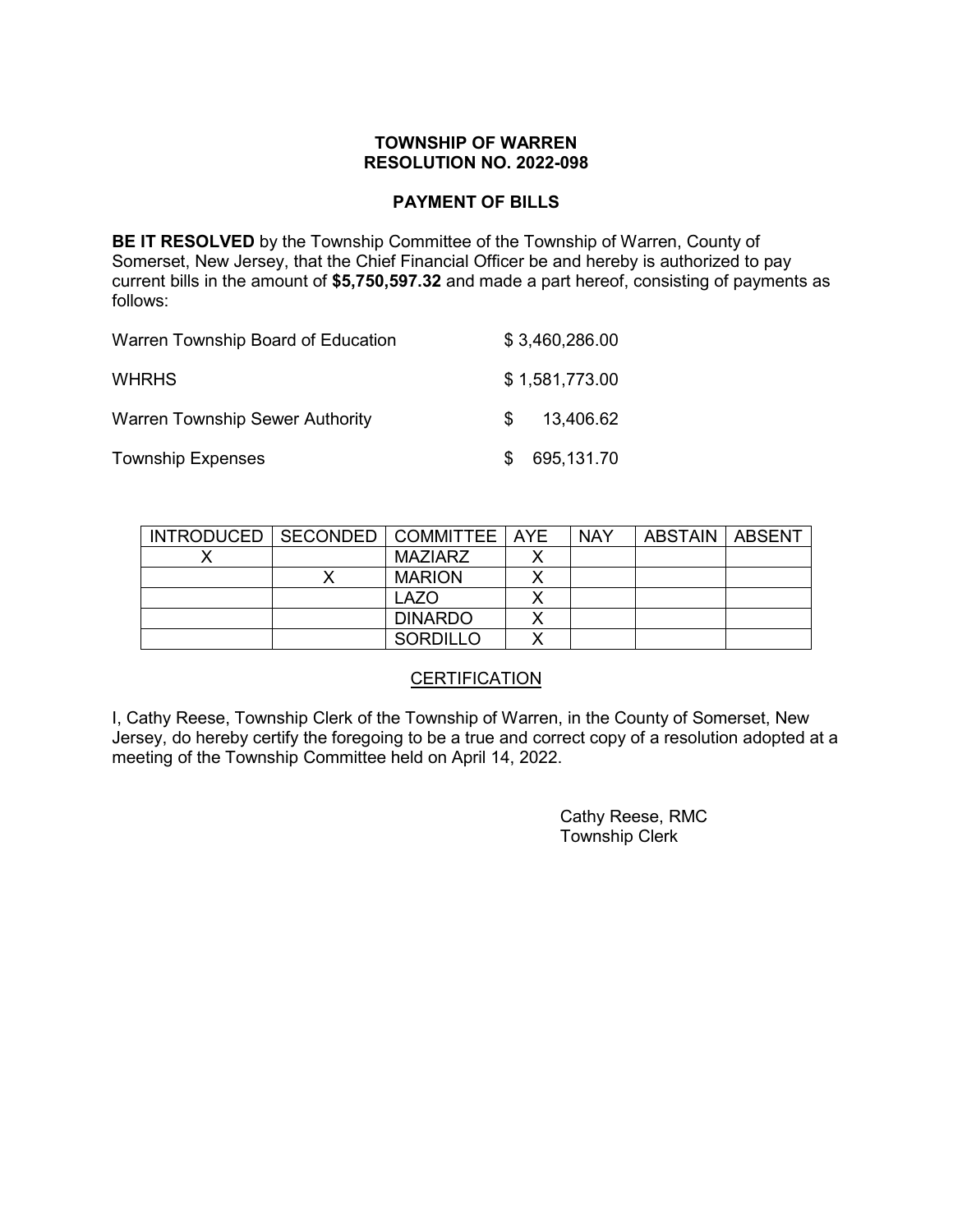**BE IT RESOLVED** by the Township Committee of the Township of Warren, County of Somerset, New Jersey, that the Chief Financial Officer be and hereby is authorized to pay current bills in the amount of **\$1,045.00** per the attached list.

| INTRODUCED   SECONDED   COMMITTEE   AYE |                 | <b>NAY</b> | ∣ ABSTAIN I ABSENT |  |
|-----------------------------------------|-----------------|------------|--------------------|--|
|                                         | <b>MAZIARZ</b>  |            |                    |  |
|                                         | <b>MARION</b>   |            |                    |  |
|                                         | LAZO            |            |                    |  |
|                                         | <b>DINARDO</b>  |            |                    |  |
|                                         | <b>SORDILLO</b> |            |                    |  |

### **CERTIFICATION**

I, Cathy Reese, Township Clerk of the Township of Warren, in the County of Somerset, New Jersey, do hereby certify the foregoing to be a true and correct copy of a resolution adopted at a meeting of the Township Committee held on April 14, 2022.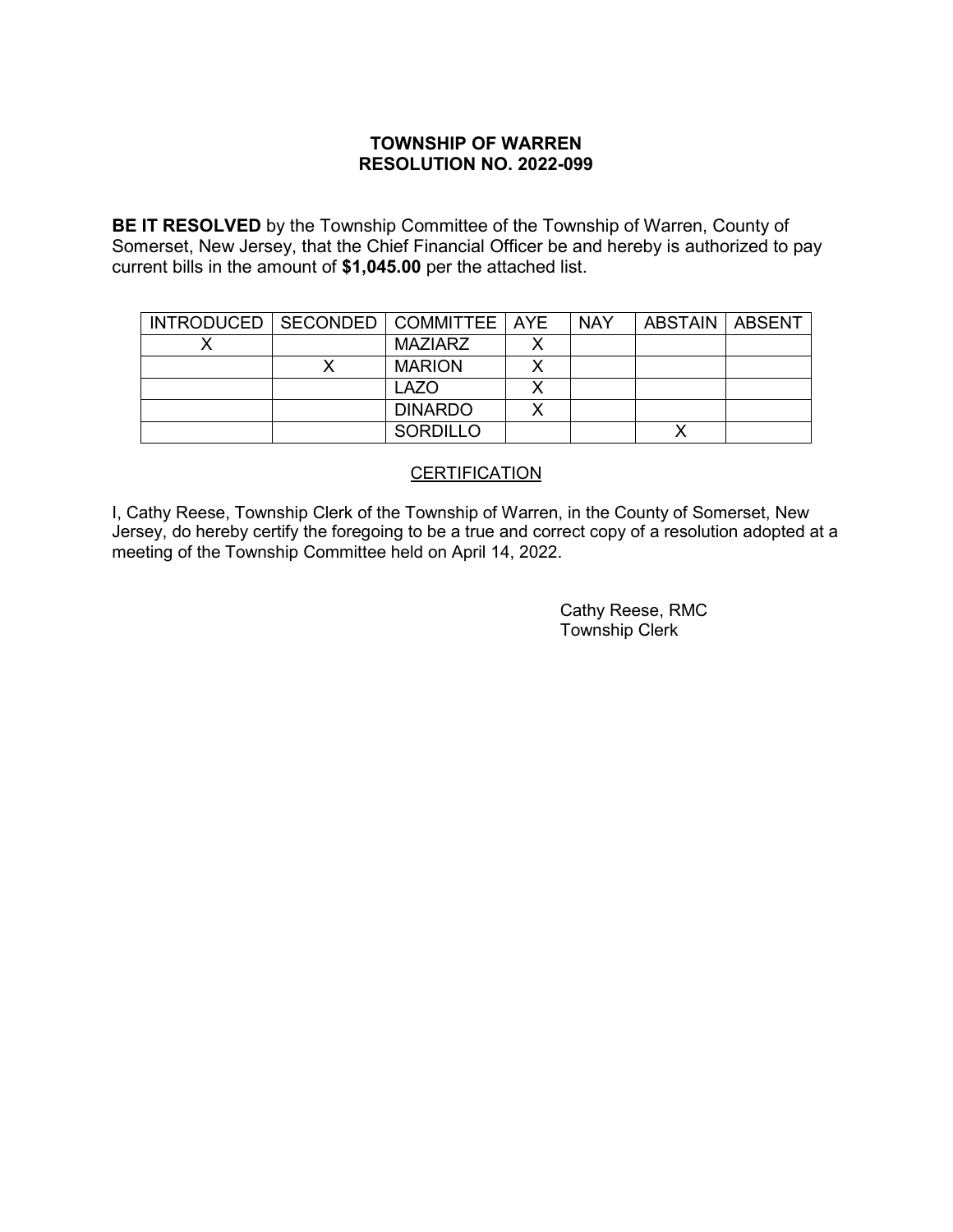# **MUNICIPAL BUDGET OF THE TOWNSHIP OF WARREN, COUNTY OF SOMERSET FOR THE FISCAL YEAR 2022**

**BE IT RESOLVED**, that the following statements of revenue and appropriations shall constitute the Municipal Budget Current Fund for year 2022:

- Total Appropriations \$21,425,916.26
- Amount to be Raised by Taxes \$14,328,201.97

**BE IT FURTHER RESOLVED** that said Budget be published in the Echoes Sentinel in the issue of April 28, 2022 and that a copy of the 2022 Budget is on file for public review in the Township Clerk's Office and the Township website Finance Department page.

The Governing Body of the Township of Warren does hereby approve the following as the Budget for the year 2022:

**MOTION TO APPROVE**: Committeeman Marion **SECONDED**: Committeewoman Maziarz

# **RECORDED VOTE**

Lazo DiNardo **Sordillo** 

**AYES**: **NAYES:** 0 Maziarz **ABSTAINED:** 0 Marion **ABSENT:** 0

A Hearing on the Budget and Tax Resolution will be held at the in the Susie B. Boyce Meeting Room, Municipal Complex, 44 Mountain Boulevard, Warren, N.J., on May 12, 2022 at 7:00 P.M. at which time and place objections to said budget and Tax Resolution for the year 2022 may be presented by taxpayers or other interested persons.

# **CERTIFICATION**

I, Cathy Reese, Township Clerk of the Township of Warren, in the County of Somerset, New Jersey, do hereby certify the foregoing to be a true and correct copy of a resolution adopted at a meeting of the Township Committee held on April 14, 2022.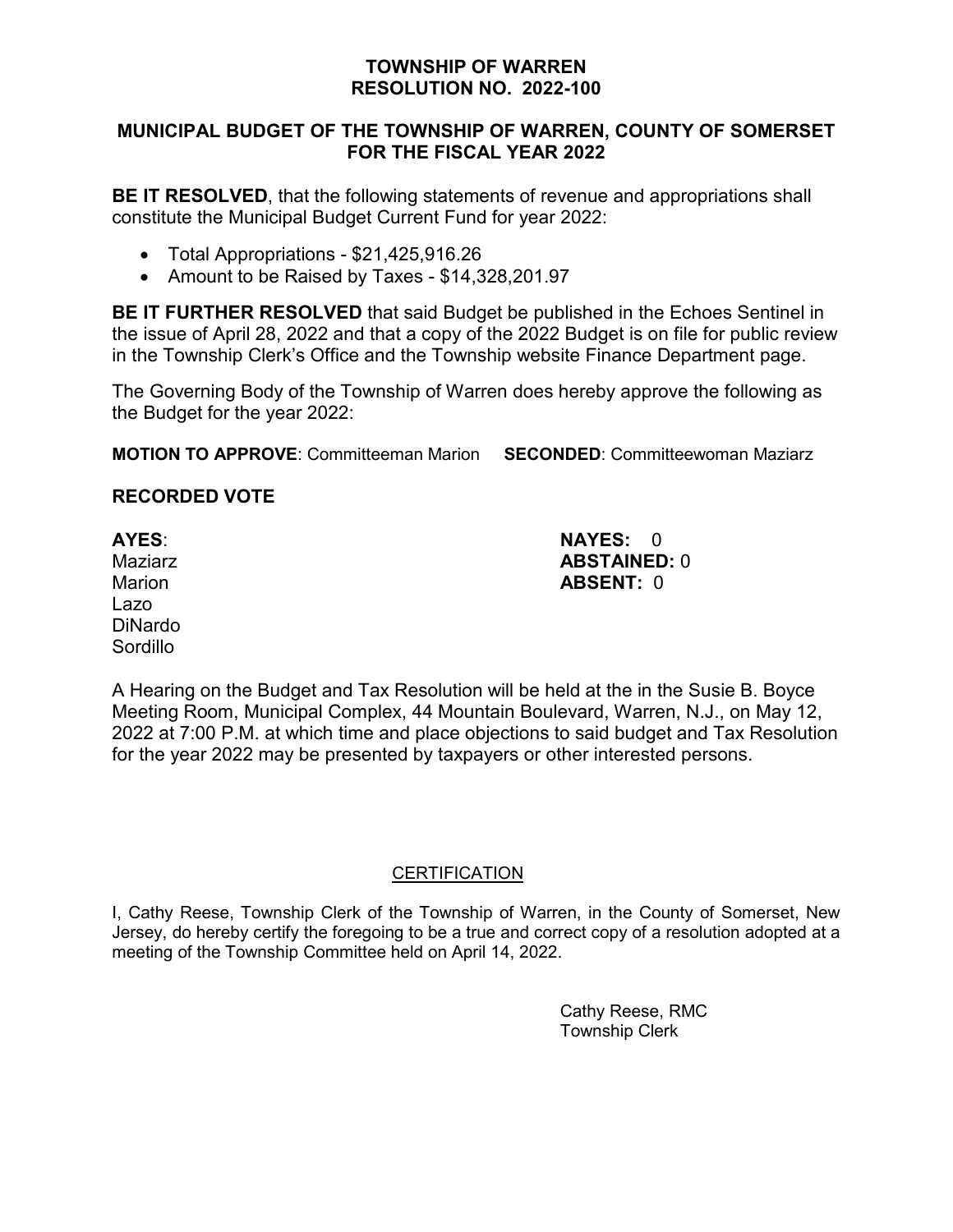### **AWARD OF CONTRACT – MARMIC ASSOCIATES**

**WHEREAS**, by the Township Committee of the Township of Warren, that the Qualified Purchasing Agent (QPA) is authorized to utilize the services of Marmic Associates; and

**WHEREAS,** the services are for Warren Township's computer maintenance for the municipal building and Public Works Department including monitoring, back up, repair and new installation of computer equipment and other required assignments; and

**WHEREAS**, the Qualified Purchasing Agent is hereby authorized to execute the purchase order with Marmic Associates not to exceed the amount of \$44,000.00; and

**WHEREAS** a certificate showing the availability of funds authorized hereby shall be provided by the Chief Financial Officer and made a part hereof, indicating that the appropriation for the within expenditure is charged to the following account # 2-01-20-100-6014.

**BE IT RESOLVED**, that the Qualified Purchasing Agent and other Township officials are authorized to execute the necessary purchase order.

| INTRODUCED   SECONDED   COMMITTEE   AYE |                | <b>NAY</b> | ABSTAIN   ABSENT |  |
|-----------------------------------------|----------------|------------|------------------|--|
|                                         | <b>MAZIARZ</b> |            |                  |  |
|                                         | <b>MARION</b>  |            |                  |  |
|                                         | LAZO           |            |                  |  |
|                                         | <b>DINARDO</b> |            |                  |  |
|                                         | SORDILLO       |            |                  |  |

### CERTIFICATION

I, Cathy Reese, Township Clerk of the Township of Warren, in the County of Somerset, New Jersey, do hereby certify the foregoing to be a true and correct copy of a resolution adopted at a meeting of the Township Committee held on April 14, 2022.

> Cathy Reese, RMC Township Clerk

### CHIEF FINANCIAL OFFICER'S CERTIFICATION

I, Karen DeNave, Chief Financial Officer of the Township of Warren, hereby certify that adequate funds are available for the above referenced purchase. Monies are available in account number 2-01-20-100-6014.

Dated: April 18, 2022

Karen DeNave Chief Financial Officer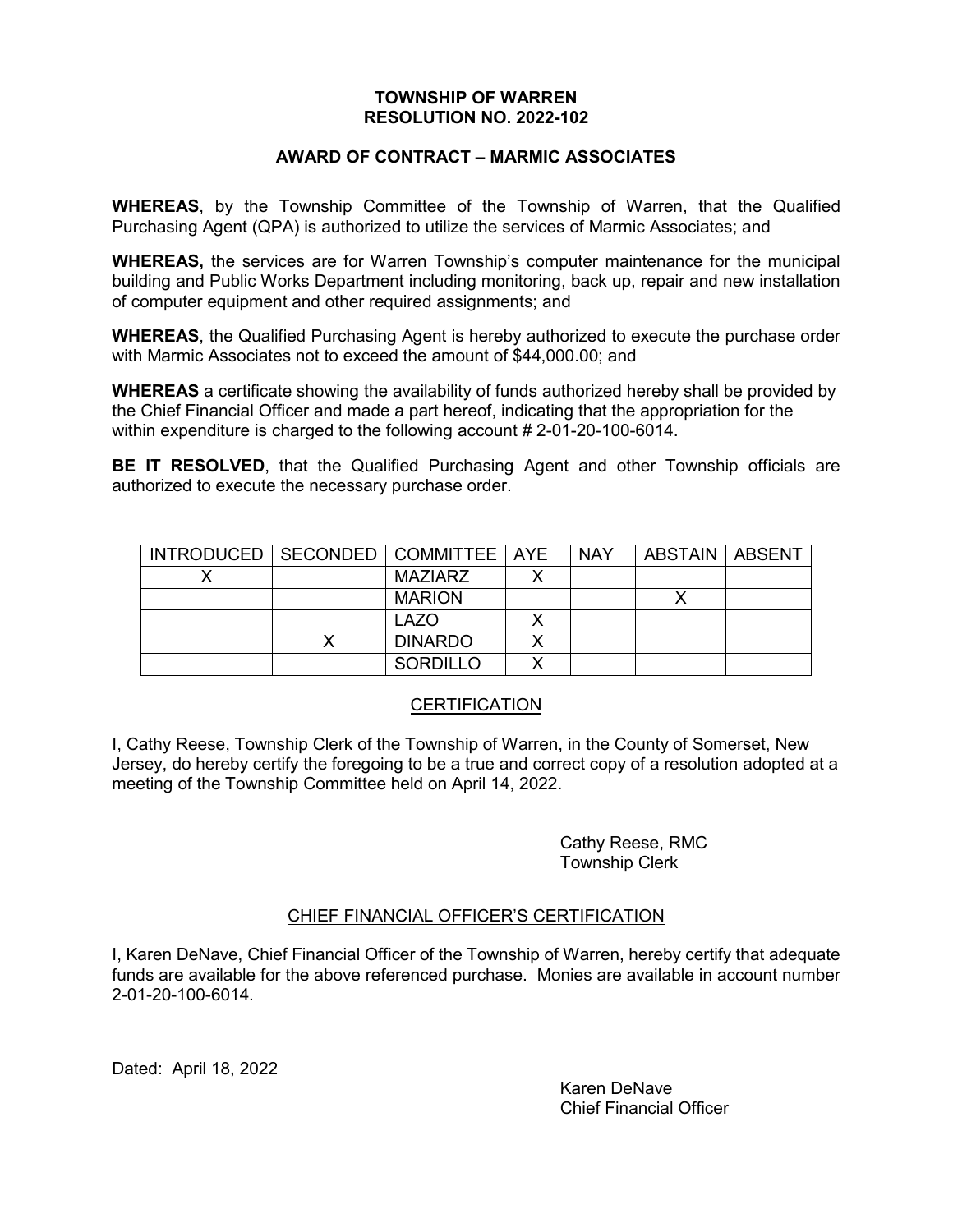### **AWARD OF CONTRACT TO CAMPBELL SUPPLY COMPANY INC. MAINTENANCE OF FIRE APPARATUS**

**WHEREAS**, Warren Township has a need to acquire services to provide for maintenance of fire apparatus as a non-fair and open contract pursuant to the provisions of N.J.S.A. 19:44A-20.5; and

**WHEREAS,** The Township Administrator has determined that the value of the acquisition will exceed the pay to play threshold of \$17,500 and therefore requires action by the Township Committee, which is hereby authorized; and

**WHEREAS,** a certificate showing the availability of funds is hereby provided by the Chief Financial Officer, and is made a part hereof indicating that the appropriation is not to exceed \$40,000 and is charged to account number 2-01-26-316-6302; and

**NOW THEREFORE BE IT RESOLVED,** that the Township Administrator is hereby authorized to purchase from Campbell Supply Company, Inc. 1015 Cranbury South River Road, South Brunswick, NJ 08831.

| INTRODUCED   SECONDED   COMMITTEE   AYE |                 | <b>NAY</b> | ABSTAIN   ABSENT |  |
|-----------------------------------------|-----------------|------------|------------------|--|
|                                         | <b>MAZIARZ</b>  |            |                  |  |
|                                         | <b>MARION</b>   |            |                  |  |
|                                         | <b>LAZO</b>     |            |                  |  |
|                                         | <b>DINARDO</b>  |            |                  |  |
|                                         | <b>SORDILLO</b> |            |                  |  |

# **CERTIFICATION**

I, Cathy Reese, Township Clerk of the Township of Warren, in the County of Somerset, New Jersey, do hereby certify the foregoing to be a true and correct copy of a resolution adopted at a meeting of the Township Committee held on April 14, 2022.

> Cathy Reese, RMC Township Clerk

### CHIEF FINANCIAL OFFICER'S CERTIFICATION

I, Karen DeNave, Chief Financial Officer of the Township of Warren, hereby certify that adequate funds are available for the above referenced purchase. Monies are available in account number 2-01-26-316-6302.

Dated: April 18, 2022

Karen DeNave Chief Financial Officer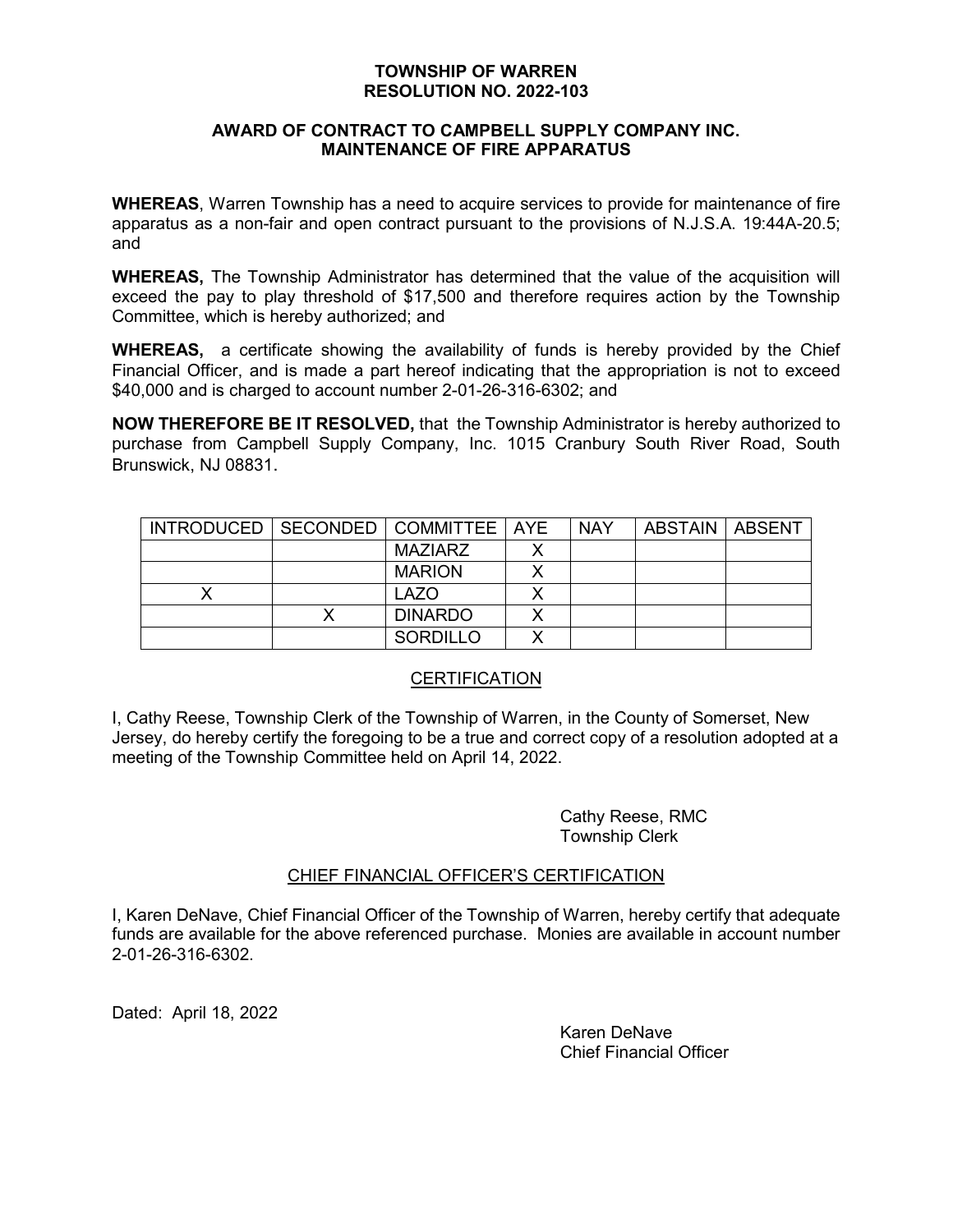# **AUTHORIZING ISSUANCE OF FIREWORKS PERMIT FOREST LODGE**

**WHEREAS,** Celebration Fireworks, Inc. from Slatington, PA has requested permission to have a fireworks display at the Forest Lodge on May 13, 2022 for a Wedding event; and

**WHEREAS,** Al Shjarback, Fire Marshal, by memo dated March 24, 2022, requests the Township Committee approve said fireworks display and issue the necessary permit subject to the following conditions:

- 1) The fireworks display will occur no earlier than 9:00 PM or later than 9:30 PM on May 13, 2022.
- 2) The Site Setup Map (aerial view) supplied in the March 22, 2022 in the Celebration Fireworks, Inc. application must be adhered to and may only be modified by prior approval of the Fire Marshal.
- 3) Size and quantity of shells to be fired will not exceed: (22) "Cake" Multi-Shot Boxes, with no single shot exceeding 2", (4) Booms and (42) 1.75 Shells.
- 4) A Warren Township Fire Dept. apparatus must standby at the site during the display setup, during the display and post display with duties directed by the Fire Chief.
- 5) All required insurances/coverages will remain in-effect during the display activity as provided in the March 3, 2022 application.
- 6) All local, state and federal regulations that apply to this display event will be adhered to including: ICC Fire Code NJ Edition 2015 and NFPA-1123/1124/1126 as applicable.
- 7) A post-display search will be conducted of the display area to ensure no burning debris or embers remain.
- 8) An operation report detailing any issues and confirming the after-display search was conducted shall be sent to the Fire Marshal within 48 hours of the completion of the display.

**WHEREAS,** the Township Committee will review this request.

**NOW, THEREFORE, BE IT RESOLVED,** by the Township Committee of the Township of Warren, that the issuance of the fireworks permit by the Fire Marshal for the fireworks display to be held at the Forest Lodge will be approved subject to the satisfactory inspection by the Fire Marshal and in accordance with the conditions set forth above.

**BE IT FURTHER RESOLVED,** that the fire permit required by the New Jersey Uniform Fire Code for a fireworks display is hereby approved subject to the conditions of the Fire Marshal.

| INTRODUCED   SECONDED   COMMITTEE   AYE |                 | <b>NAY</b> | ∣ ABSTAIN ∣ ABSENT |  |
|-----------------------------------------|-----------------|------------|--------------------|--|
|                                         | MAZIARZ         |            |                    |  |
|                                         | <b>MARION</b>   |            |                    |  |
|                                         | LAZO            |            |                    |  |
|                                         | <b>DINARDO</b>  |            |                    |  |
|                                         | <b>SORDILLO</b> |            |                    |  |

# **CERTIFICATION**

I, Cathy Reese, Township Clerk of the Township of Warren, in the County of Somerset, New Jersey, do hereby certify the foregoing to be a true and correct copy of a resolution adopted at a meeting of the Township Committee held on April 14, 2022.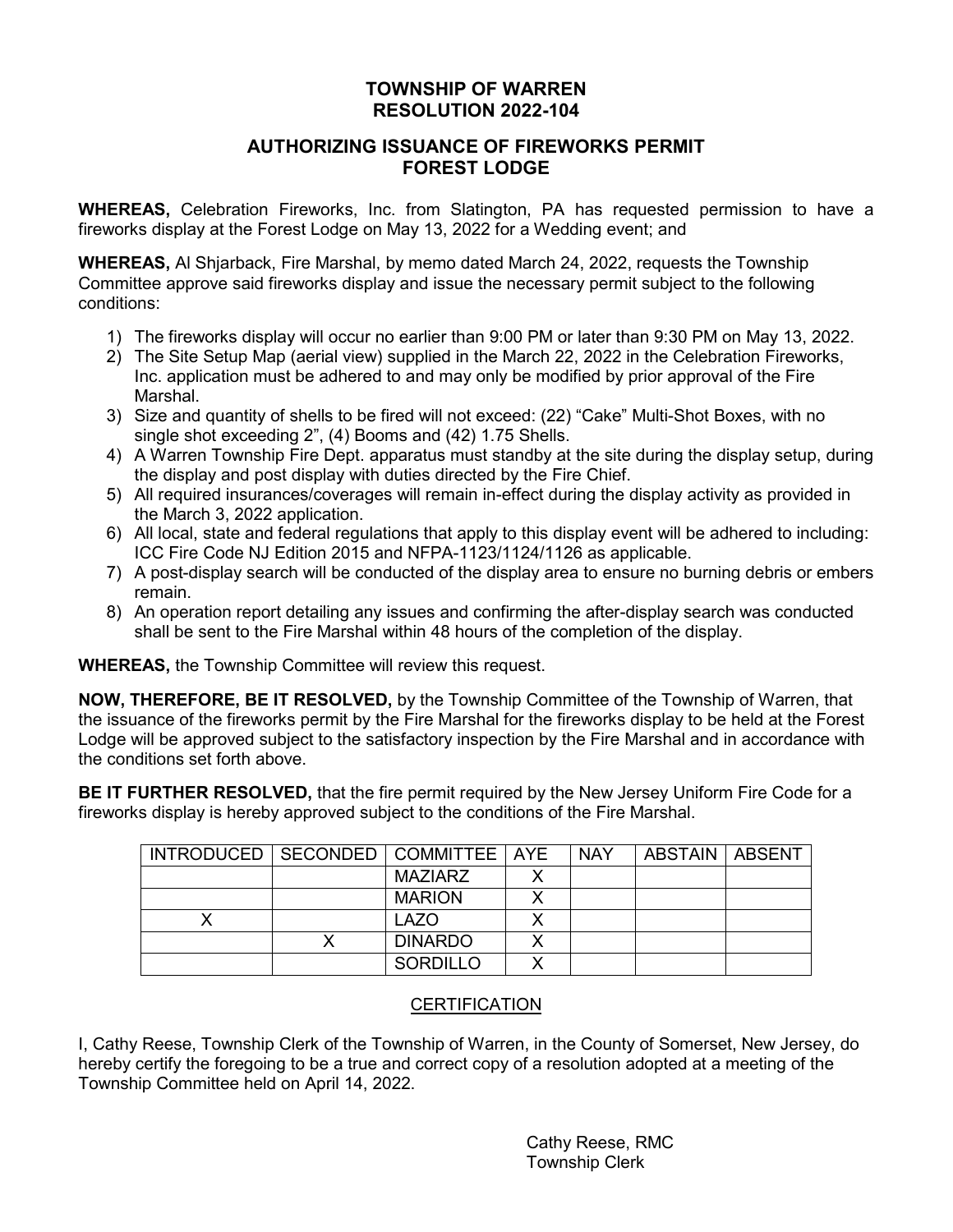## **AWARD OF CONTRACT TO RICH TREE SERVICE INC. FOR TREE TRIMMING, PRUNING AND REMOVAL SERVICES**

**BE IT RESOLVED,** by the Township Committee of the Township of Warren, that the following Contract is awarded for tree trimming, pruning and removal services. The Township Administrator is hereby authorized to purchase the following pursuant to State Contract # 18-dpp-0645 T0465 from Rich Tree Service Inc., 325 Bergen Street, South Plainfield, NJ 0708 and the maximum amount of the contract shall not exceed \$70,000.

**BE IT FURTHER RESOLVED,** a certificate showing the availability of funds is hereby provided by the Chief Financial Officer, and is made a part hereof indicating that the maximum appropriation is not to exceed \$70,000 and is charged account # 2-01-26-290-6528.

| INTRODUCED   SECONDED   COMMITTEE   AYE |                 |   | <b>NAY</b> | ABSTAIN   ABSENT |  |
|-----------------------------------------|-----------------|---|------------|------------------|--|
|                                         | MAZIARZ         |   |            |                  |  |
|                                         | <b>MARION</b>   | x |            |                  |  |
|                                         | LAZO            |   |            |                  |  |
|                                         | <b>DINARDO</b>  | Х |            |                  |  |
|                                         | <b>SORDILLO</b> | Х |            |                  |  |

# **CERTIFICATION**

I, Cathy Reese, Township Clerk of the Township of Warren, in the County of Somerset, New Jersey, do hereby certify the foregoing to be a true and correct copy of a resolution adopted at a meeting of the Township Committee held on April 14, 2022.

> Cathy Reese, RMC Township Clerk

# CHIEF FINANCIAL OFFICER'S CERTIFICATION

I, Karen DeNave, Chief Financial Officer of the Township of Warren, hereby certify that adequate funds are available for the above referenced purchase. Monies are available in account number 2-01-26-290-6528.

Dated: April 18, 2022

Karen DeNave Chief Financial Officer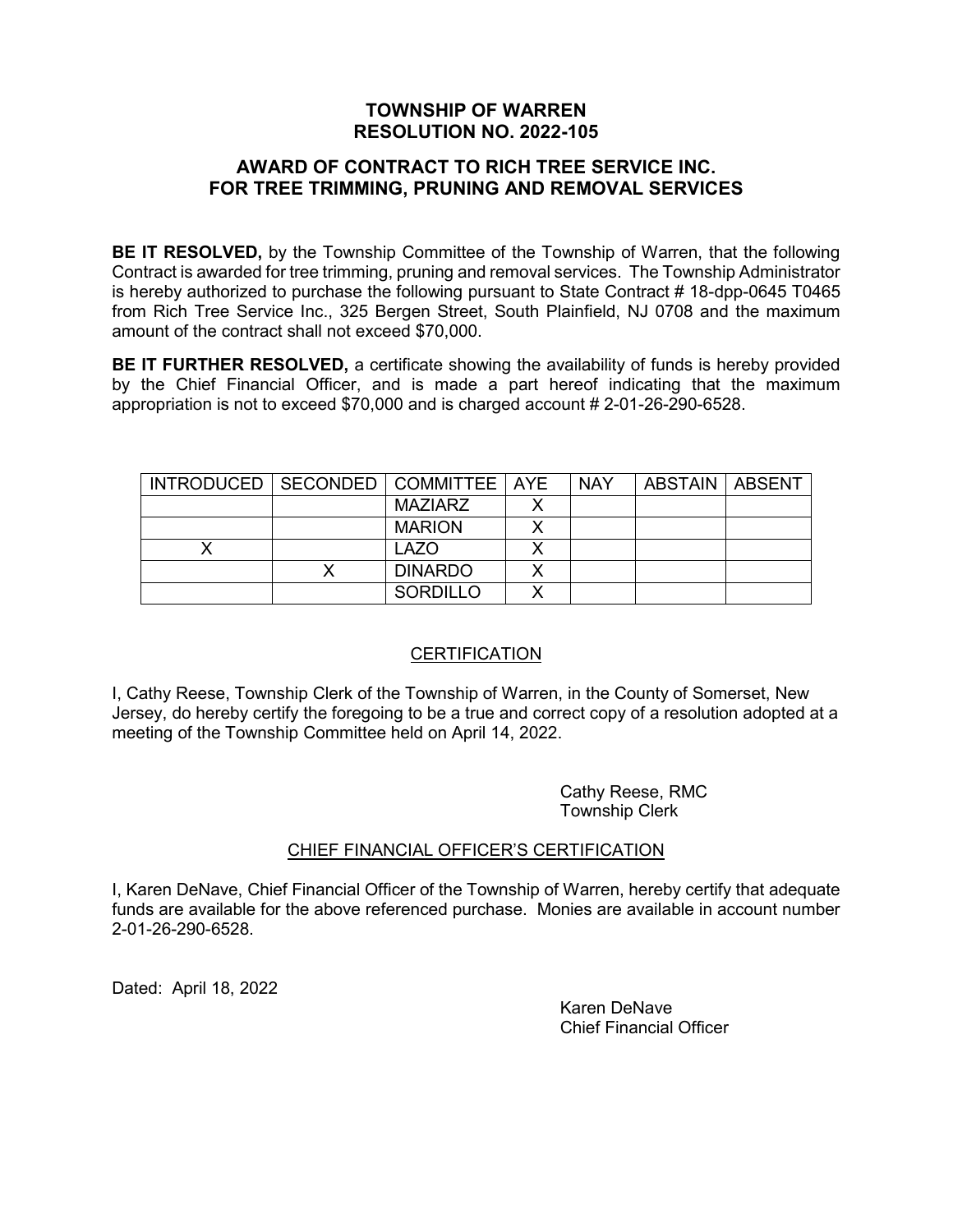### **AWARD OF CONTRACT, BASEBALL FIELD IMPROVEMENTS TO ROBERT W. WOGISCH LANDSCAPE CONTRACTOR, INC.**

**WHEREAS**, bids for the Baseball Field Improvements were advertised in the February 20, 2022 edition of the Courier News and received on March 22, 2022 at 11:00 a.m.; and

**WHEREAS**, the following four (4) bids were received for the proposed work; and

| Robert W. Wogisch Landscape Contractor, Inc. | \$287,950.00 |
|----------------------------------------------|--------------|
| Picerno Giordano Construction, LLC           | \$349,579.00 |
| The Landtek Group, Inc.                      | \$395,340.00 |
| Sidd and Associates, LLC                     | \$505,475.30 |

**WHEREAS**, it is the recommendation of the Township Administrator and the Project Engineer that the bid be awarded to Robert W. Wogisch Landscape Contractor, Inc., 169 Lakeview Avenue, Ringwood, NJ 07456 in the maximum amount not to exceed \$287,950.00; and

**WHEREAS,** the Township Attorney has reviewed the bid documentation and finds all bids to be responsive and responsible; and

**WHEREAS,** a certificate showing the availability of funds for this contract in accordance with N.J.A.C. 5:30-14.5 has been provided by the Chief Financial Officer and made a part hereof indicating that the following appropriations for the within expenditure is charged to the following account number 2-03-286-56-2401.

**NOW, THEREFORE, BE IT RESOLVED,** by the Township Committee of the Township of Warren, that the bid for the baseball field improvements be awarded to Robert W. Wogisch Landscape Contractor, Inc., 169 Lakeview Avenue, Ringwood, NJ 07456 in the amount not to exceed \$287,950.00 pursuant to the price above; and

**BE IT FURTHER RESOLVED** that the appropriate Township officials are authorized to execute the necessary contracts and purchase orders.

| INTRODUCED   SECONDED   COMMITTEE   AYE |                 | <b>NAY</b> | ABSTAIN   ABSENT |  |
|-----------------------------------------|-----------------|------------|------------------|--|
|                                         | MAZIARZ         |            |                  |  |
|                                         | <b>MARION</b>   |            |                  |  |
|                                         | <b>LAZO</b>     |            |                  |  |
|                                         | <b>DINARDO</b>  |            |                  |  |
|                                         | <b>SORDILLO</b> |            |                  |  |

### **CERTIFICATION**

I, Cathy Reese, Township Clerk of the Township of Warren, in the County of Somerset, New Jersey, do hereby certify the foregoing to be a true and correct copy of a resolution adopted at a meeting of the Township Committee held on April 14, 2022.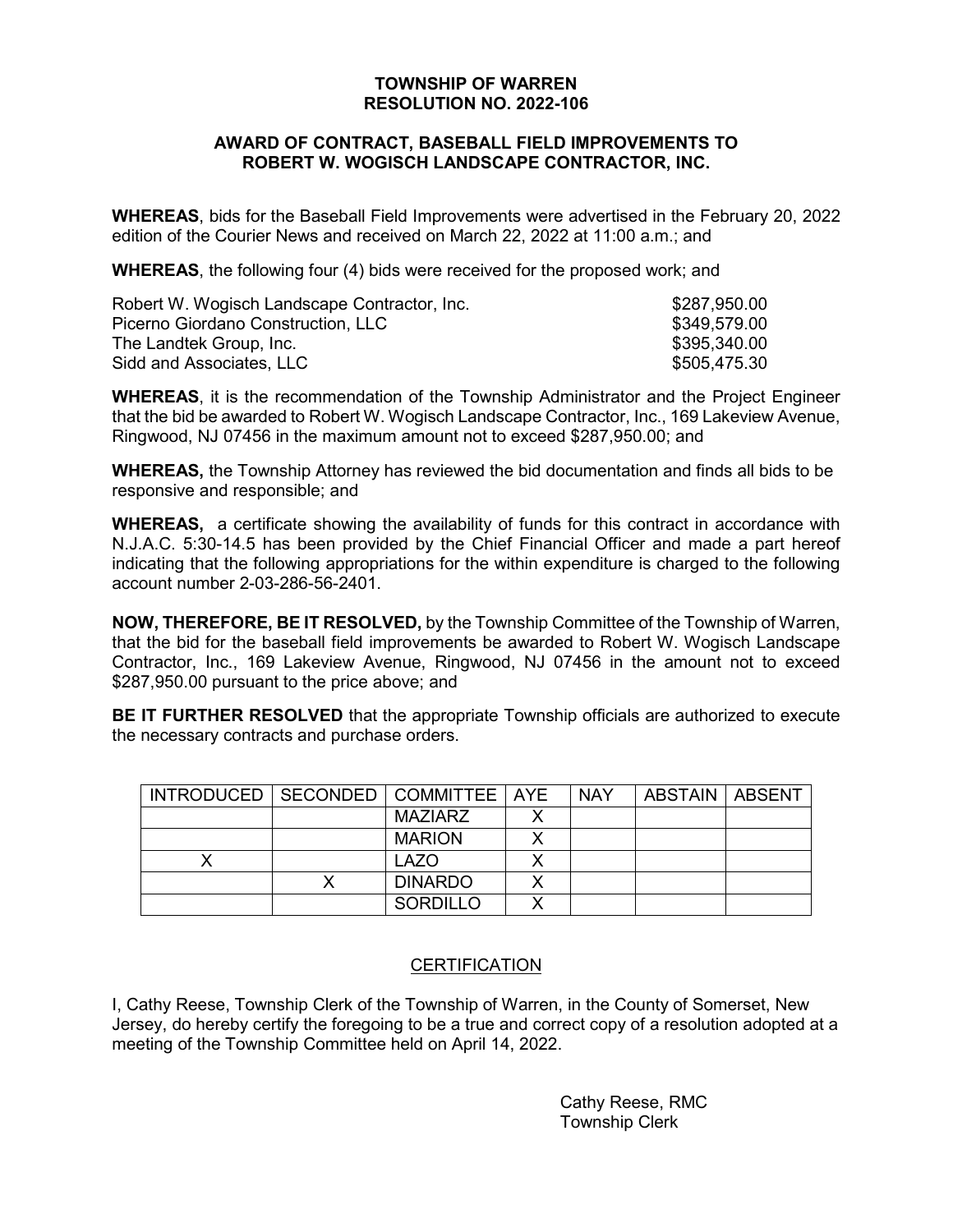## CHIEF FINANCIAL OFFICER'S CERTIFICATION

I, Karen DeNave, Chief Financial Officer of the Township of Warren, hereby certify that adequate funds are available for the above referenced purchase. Monies are available in account number 2-03-286-56-2401.

Dated: April 18, 2022

Karen DeNave Chief Financial Officer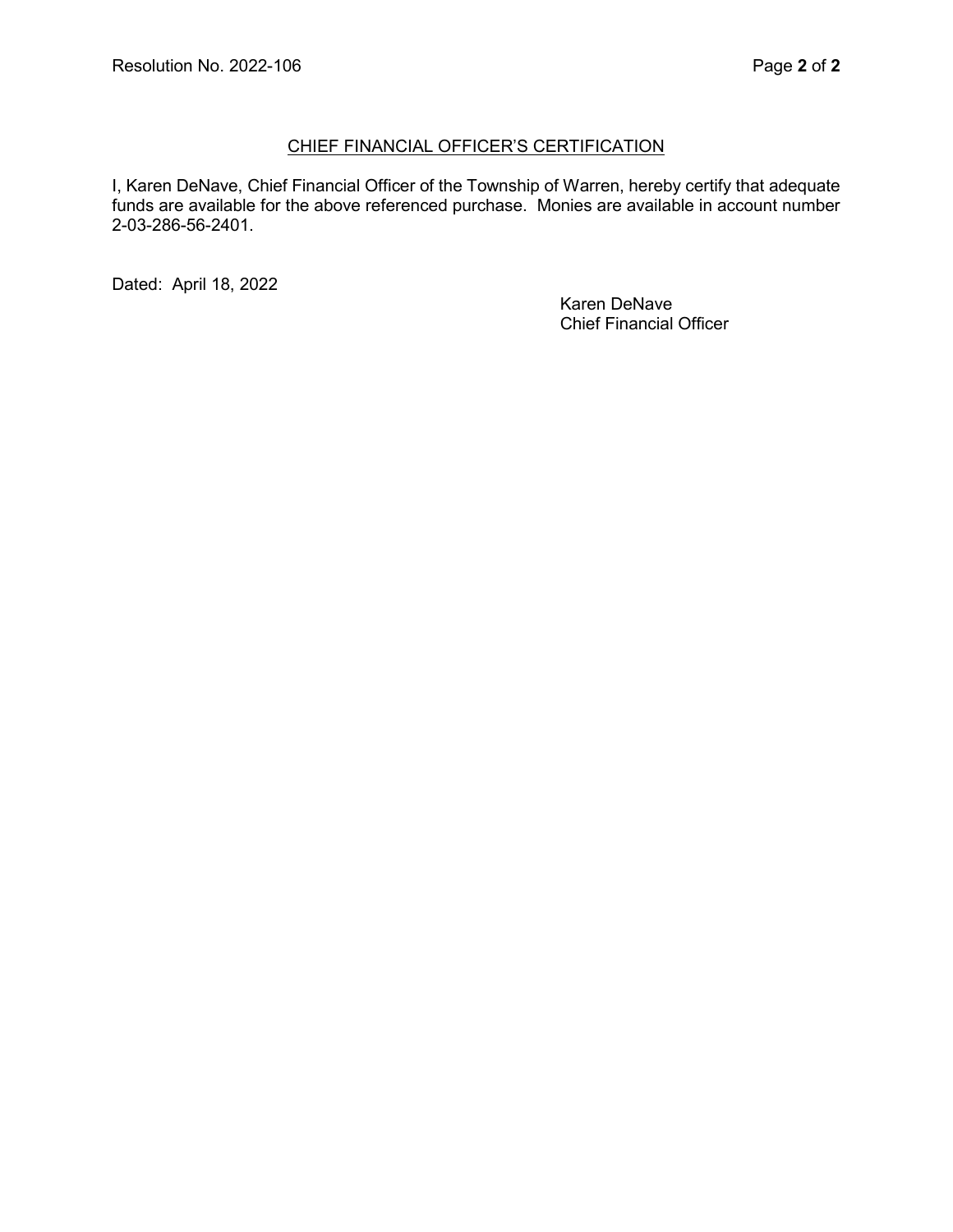# **AUTHORIZING SIGNING OF MUNICIPAL GROUNDS PERMIT AND SIGN PERMIT - LIONS CLUB EXPO**

**WHEREAS,** the Warren Township Lions Club has submitted an application for use of the Township's municipal grounds for the Lions Expo to be held June 15 through June 18, 2022; and

**WHEREAS**, the Lions Club is requesting June 10 through June 14, 2022 as set-up dates and June 19, 2022 as clean up date; and

**NOW, THEREFORE, BE IT RESOLVED**, that the Township Committee of the Township of Warren hereby authorizes the Township Administrator to approve the application for use of municipal grounds pursuant to the following conditions:

- 1) The Lions Club shall provide the required insurance certificate to the administrator.
- 2) The Lions Club shall coordinate the site plan for the event with the Superintendent of Public Works as to not conflict with any ongoing construction projects at the Town Hall Park.

**BE IT FURTHER RESOLVED** that the Lions Club requests approval from the Township Committee to hang a banner across Mt. Bethel Road advertising the Lions Expo, the Zoning Officer is hereby authorized and directed to obtain a Sign Permit application from the Lions Club and, pursuant to the Zoning Officer's recommendation, to issue the sign permit.

| INTRODUCED   SECONDED   COMMITTEE   AYE |                 | <b>NAY</b> | ABSTAIN   ABSENT |  |
|-----------------------------------------|-----------------|------------|------------------|--|
|                                         | MAZIARZ         |            |                  |  |
|                                         | <b>MARION</b>   |            |                  |  |
|                                         | LAZO            |            |                  |  |
|                                         | <b>DINARDO</b>  |            |                  |  |
|                                         | <b>SORDILLO</b> |            |                  |  |

# **CERTIFICATION**

I, Cathy Reese, Township Clerk of the Township of Warren, in the County of Somerset, New Jersey, do hereby certify the foregoing to be a true and correct copy of a resolution adopted at a meeting of the Township Committee held on April 14, 2022.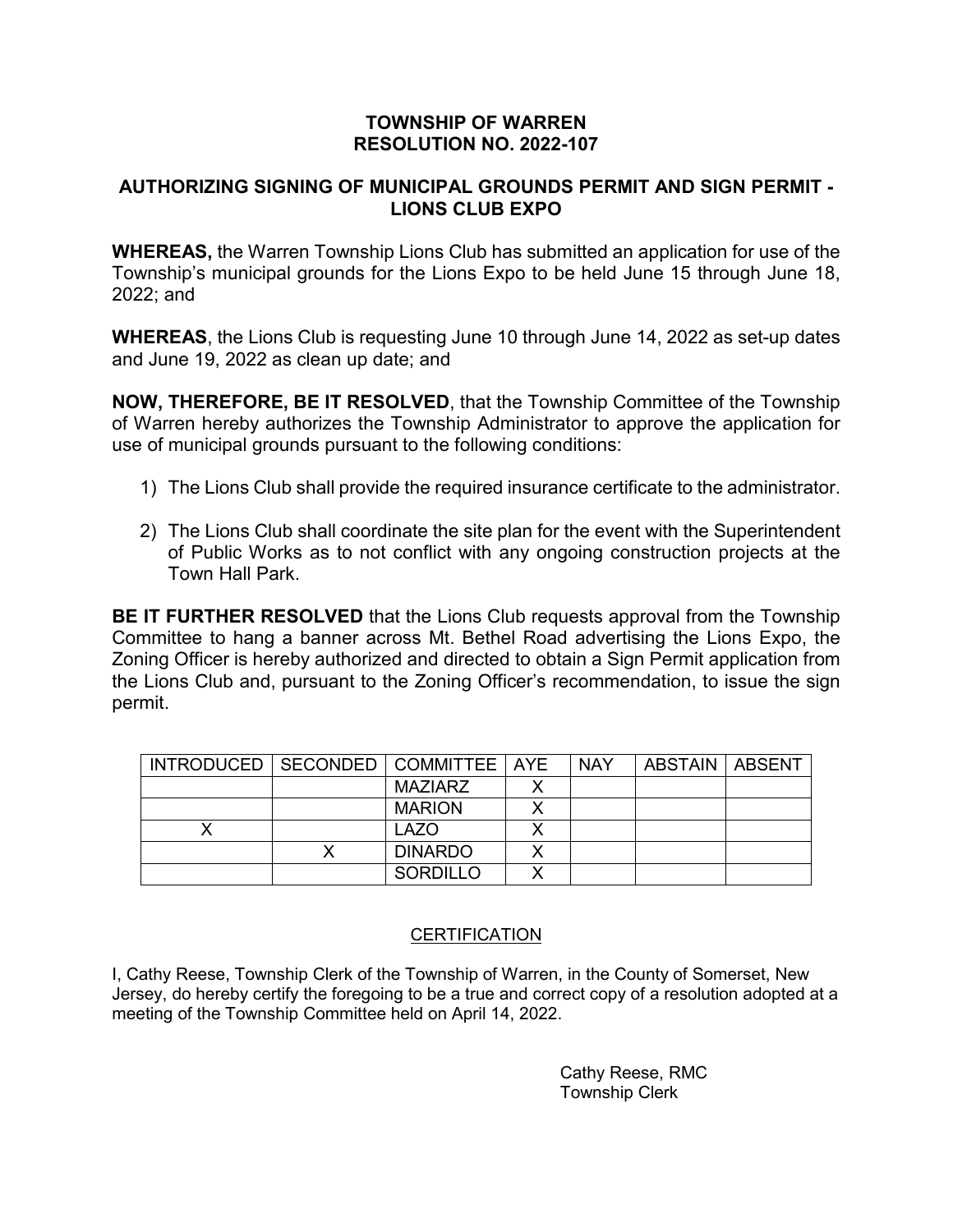# **AUTHORIZING INSTALLATION OF EIGHT (8) FIRE HYDRANTS HILLCREST CROSSING / HILLCREST ROAD AND ROUTE 78**

**BE IT RESOLVED** by the Township Committee of the Township of Warren, in the County of Somerset, New Jersey, that the Warren Township Fire Marshal approved the locations of eight (8) new fire hydrants at the Hillcrest Crossing project, located at Hillcrest Route and Route 78, as shown on the attached map with two (3) hydrants located in the Public Right-of Way and five (5) hydrants located on Private Property.

**BE IT FURTHER RESOLVED** that financial responsibility and fees to New Jersey American Water Company for the five (5) hydrants located on Private Property are the responsibility of the Property Owner and that financial responsibility and fees to New Jersey American Water Company for the three (3) hydrants located in the Public Rightof- Way are the responsibility of the Township of Warren.

**BE IT FURTHER RESOLVED** New Jersey American Water Company should provide certification indicating adequate residual minimum pressure of 20 psi be maintained as well as an acceptable flow test to be run prior to placing these systems in operation.

| INTRODUCED   SECONDED   COMMITTEE   AYE |                 | <b>NAY</b> | <b>ABSTAIN   ABSENT</b> |  |
|-----------------------------------------|-----------------|------------|-------------------------|--|
|                                         | MAZIARZ         |            |                         |  |
|                                         | <b>MARION</b>   |            |                         |  |
|                                         | LAZO            |            |                         |  |
|                                         | <b>DINARDO</b>  |            |                         |  |
|                                         | <b>SORDILLO</b> |            |                         |  |

# **CERTIFICATION**

I, Cathy Reese, Township Clerk of the Township of Warren, in the County of Somerset, New Jersey, do hereby certify the foregoing to be a true and correct copy of a resolution adopted at a meeting of the Township Committee held on April 14, 2022.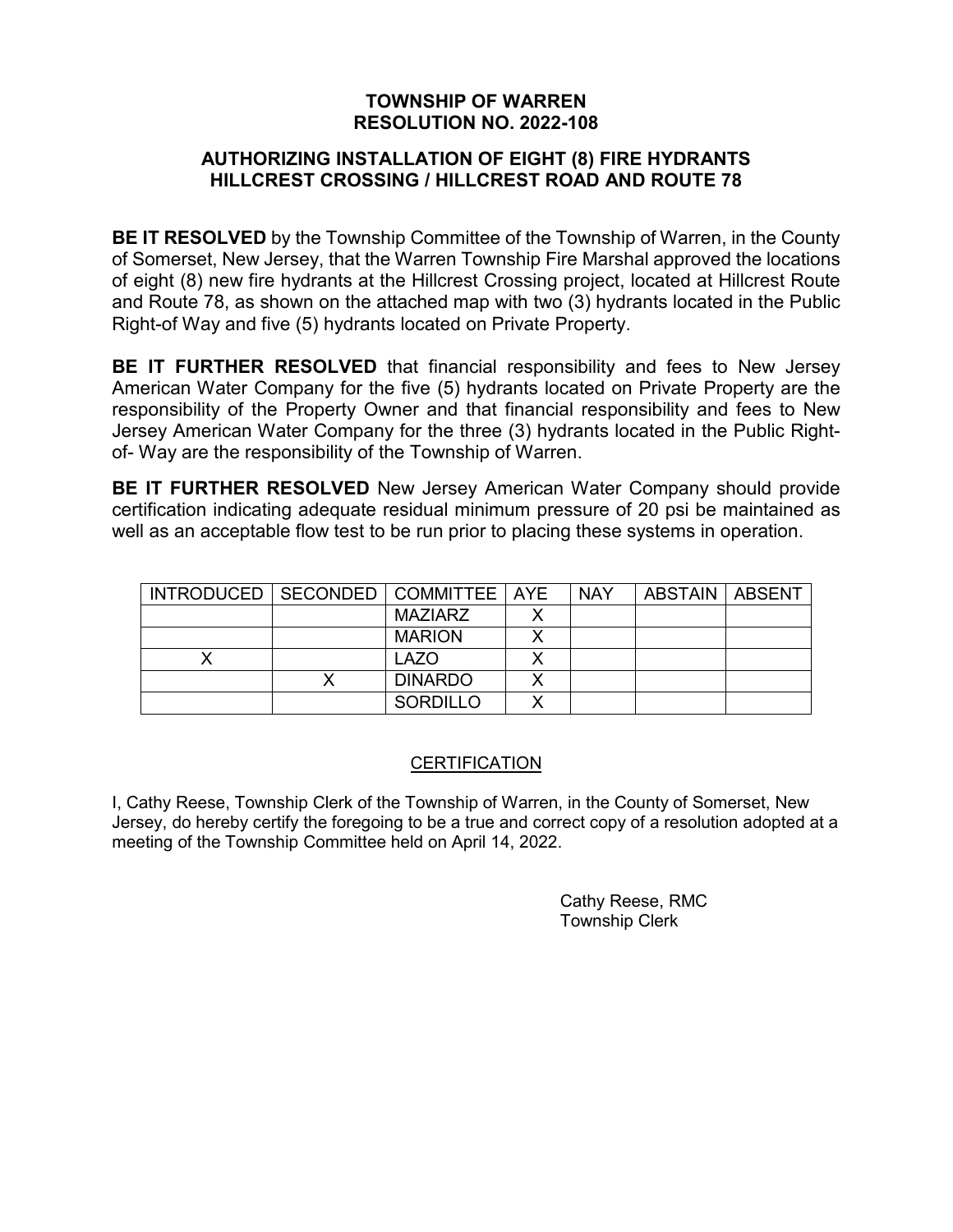### **AWARD OF CONTRACT TO STILO EXCAVATION 30 CUBIC YARD DUMPSTER SERVICE**

**WHEREAS,** bids for Dumpster Service were advertised in the March 16, 2022 edition of the Courier News and received on April 5, 2022 at 11:00 am in the Susie Boyce Meeting Room, 44 Mountain Boulevard, Warren, NJ; and

**WHEREAS,** one (1) bid was received and it is the recommendation of the Superintendent of Public Works that the bid be awarded to Stilo Excavation, Inc., in the amount of \$625.00 per dumpster with the cost not to exceed \$30,000.00; and

**WHEREAS,** the Township Attorney has reviewed the bid and finds such bid in order; and

**WHEREAS,** a certificate showing the availability of funds for this contract in accordance with NJAC 5:30-5.4a has been provided by the Chief Financial Officer and is made a part hereof indicating that the appropriation for the within expenditure is charged to account number 2-01-26-290-6511 (Roads-Mini Dump) and account numbers X-02-40-770-6916 and X-02-40-770-6917 (Clean Community Grant).

**NOW, THEREFORE, BE IT RESOLVED,** by the Township Committee of the Township of Warren, that Stilo Excavation, Inc., 2907 South Clinton Avenue, South Plainfield, NJ 07080, be awarded the bid for furnishing dumpster services as indicated in the bid submitted in the amount of \$625.00 per dumpster, not to exceed \$30,000.00; and

**BE IT FURTHER RESOLVED,** that the appropriate Township officials are authorized to execute the necessary contracts and purchase orders.

| INTRODUCED   SECONDED   COMMITTEE   AYE |                 |   | <b>NAY</b> | ABSTAIN   ABSENT |  |
|-----------------------------------------|-----------------|---|------------|------------------|--|
|                                         | MAZIARZ         |   |            |                  |  |
|                                         | <b>MARION</b>   |   |            |                  |  |
|                                         | <b>LAZO</b>     |   |            |                  |  |
|                                         | <b>DINARDO</b>  |   |            |                  |  |
|                                         | <b>SORDILLO</b> | ◡ |            |                  |  |

# **CERTIFICATION**

I, Cathy Reese, Township Clerk of the Township of Warren, in the County of Somerset, New Jersey, do hereby certify the foregoing to be a true and correct copy of a resolution adopted at a meeting of the Township Committee held on April 14, 2022.

> Cathy Reese, RMC Township Clerk

# CHIEF FINANCIAL OFFICER'S CERTIFICATION

I, Karen DeNave, Chief Financial Officer of the Township of Warren, hereby certify that adequate funds are available for the above referenced purchase. Monies are available in account numbers 2-01-26-290-6511, X-02-40-770-6916 and X-02-40-770-6917.

Dated: April 18, 2022 Karen DeNave

Chief Financial Officer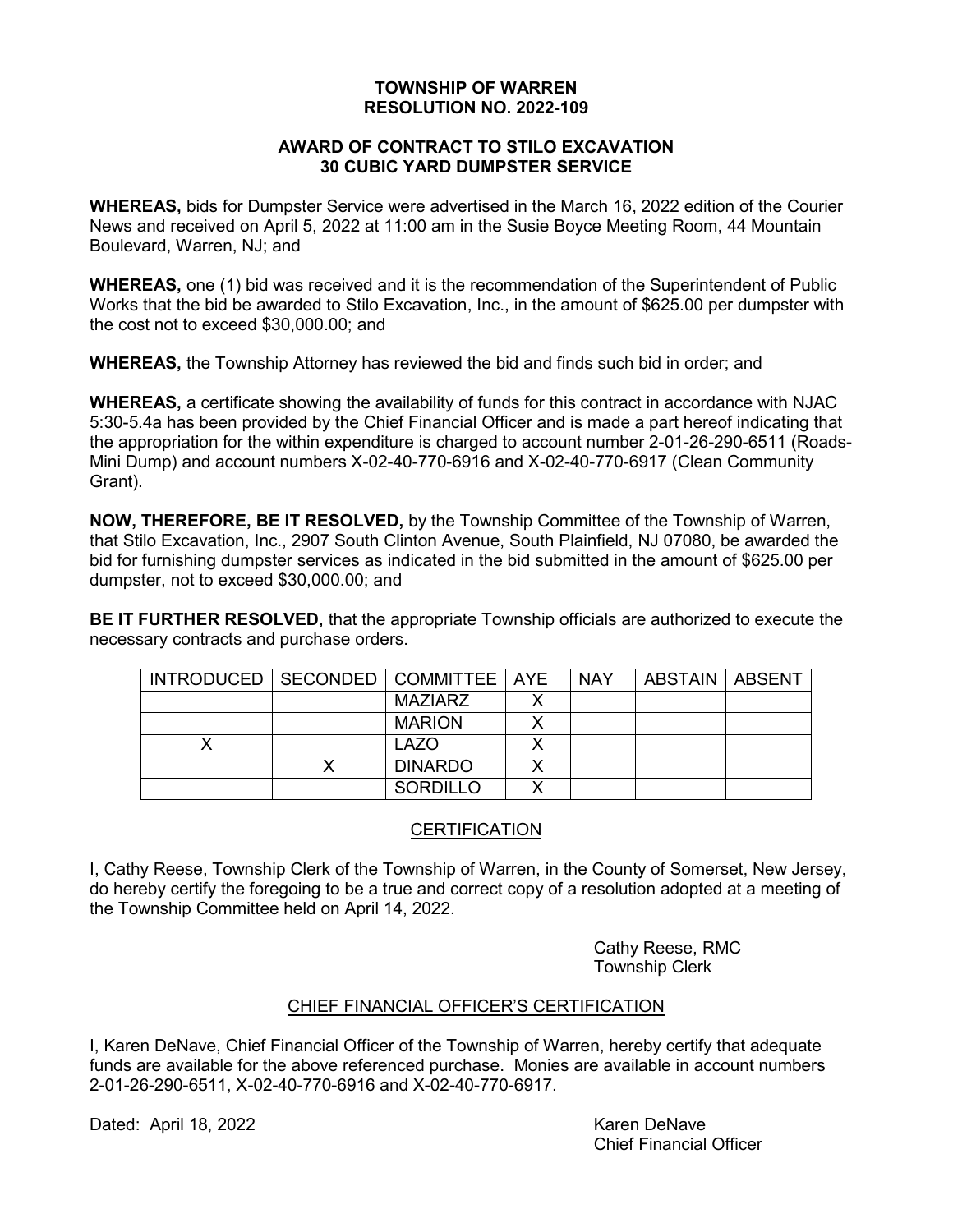### **APPOINTMENT OF MEMBER TO THE WARREN TOWNSHIP VOLUNTEER FIRE DEPARTMENT**

**BE IT RESOLVED** by the Township Committee of the Township of Warren, in the County of Somerset, New Jersey, that the following member be added to the Warren Township Fire Department.

Garrett Gould **Carrett Gould** Junior Member Mt. Bethel Fire Company

| INTRODUCED   SECONDED   COMMITTEE   AYE |                 | <b>NAY</b> | ABSTAIN   ABSENT |  |
|-----------------------------------------|-----------------|------------|------------------|--|
|                                         | MAZIARZ         |            |                  |  |
|                                         | <b>MARION</b>   |            |                  |  |
|                                         | <b>LAZO</b>     |            |                  |  |
|                                         | <b>DINARDO</b>  |            |                  |  |
|                                         | <b>SORDILLO</b> |            |                  |  |

### **CERTIFICATION**

I, Cathy Reese, Township Clerk of the Township of Warren, in the County of Somerset, New Jersey, do hereby certify the foregoing to be a true and correct copy of a resolution adopted at a meeting of the Township Committee held on April 14, 2022.